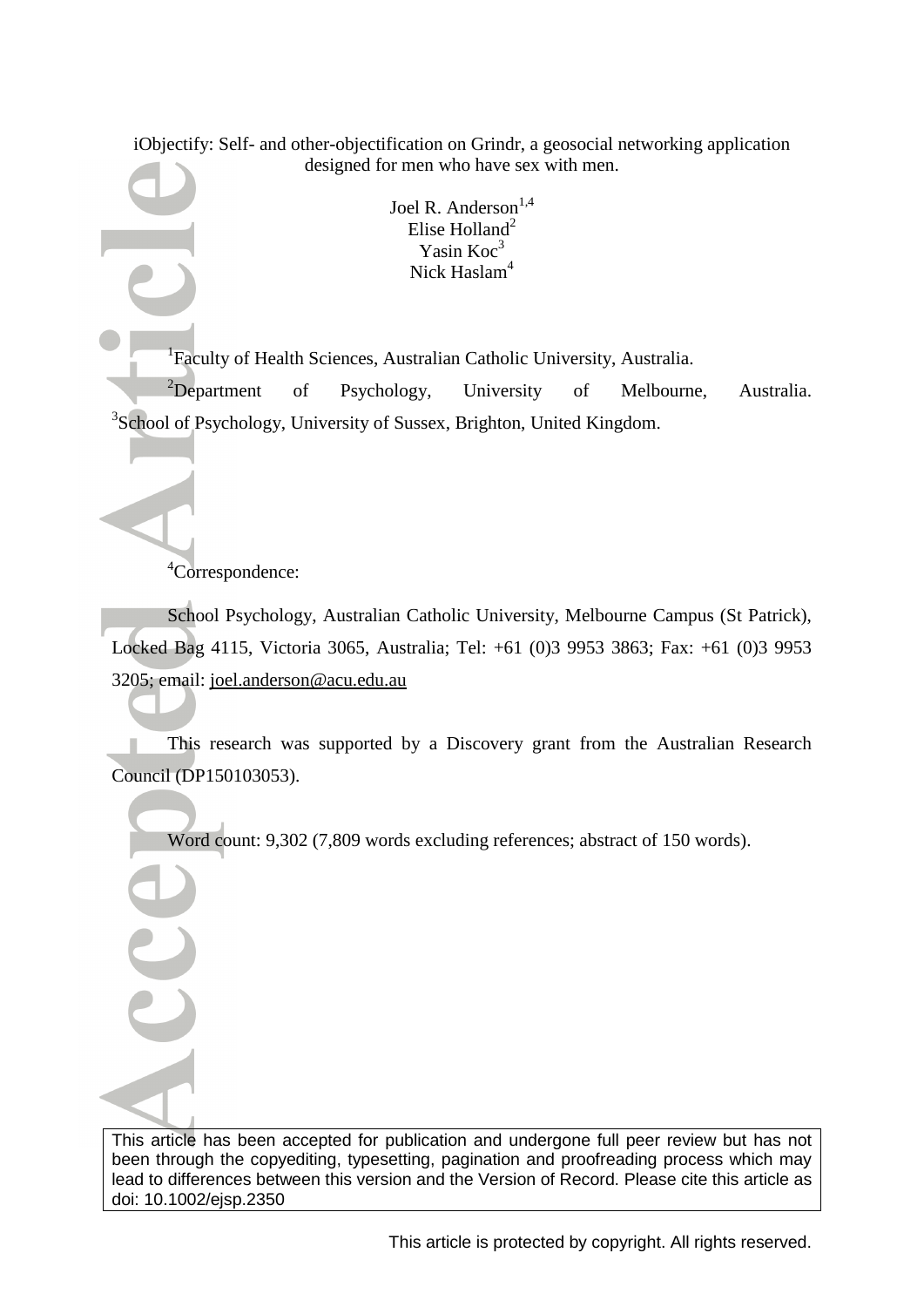### Abstract

Grindr is a smartphone application for men who have sex with men (MSM). Despite its reputation as a 'hook-up app', little is known about its users' self-presentation strategies and how this relates to objectification - this paper explores objectification on Grindr. The results of Study 1 showed that Grindr users objectified other men more than non-Grindr users. A content analysis of 1400 Grindr profiles in Study 2 showed that profile pictures with objectifying content were related to searching for sexual encounters. Finally, a survey of Grindr users in Study 3 revealed that objectification processes and sexualized profile pictures were related to some objectification-relevant online behaviors (e.g., increased use of Grindr, discussion of HIV status). Interestingly, the presence of body focused profile content was more related to sexual orientation disclosure (not being 'out') than to objectification. This paper presents evidence that Grindr usage and online presentation are related to objectification processes.

Word count: 150

*Keywords*: objectification, self-objectification, male objectification, MSM, Grindr, online dating.

Accep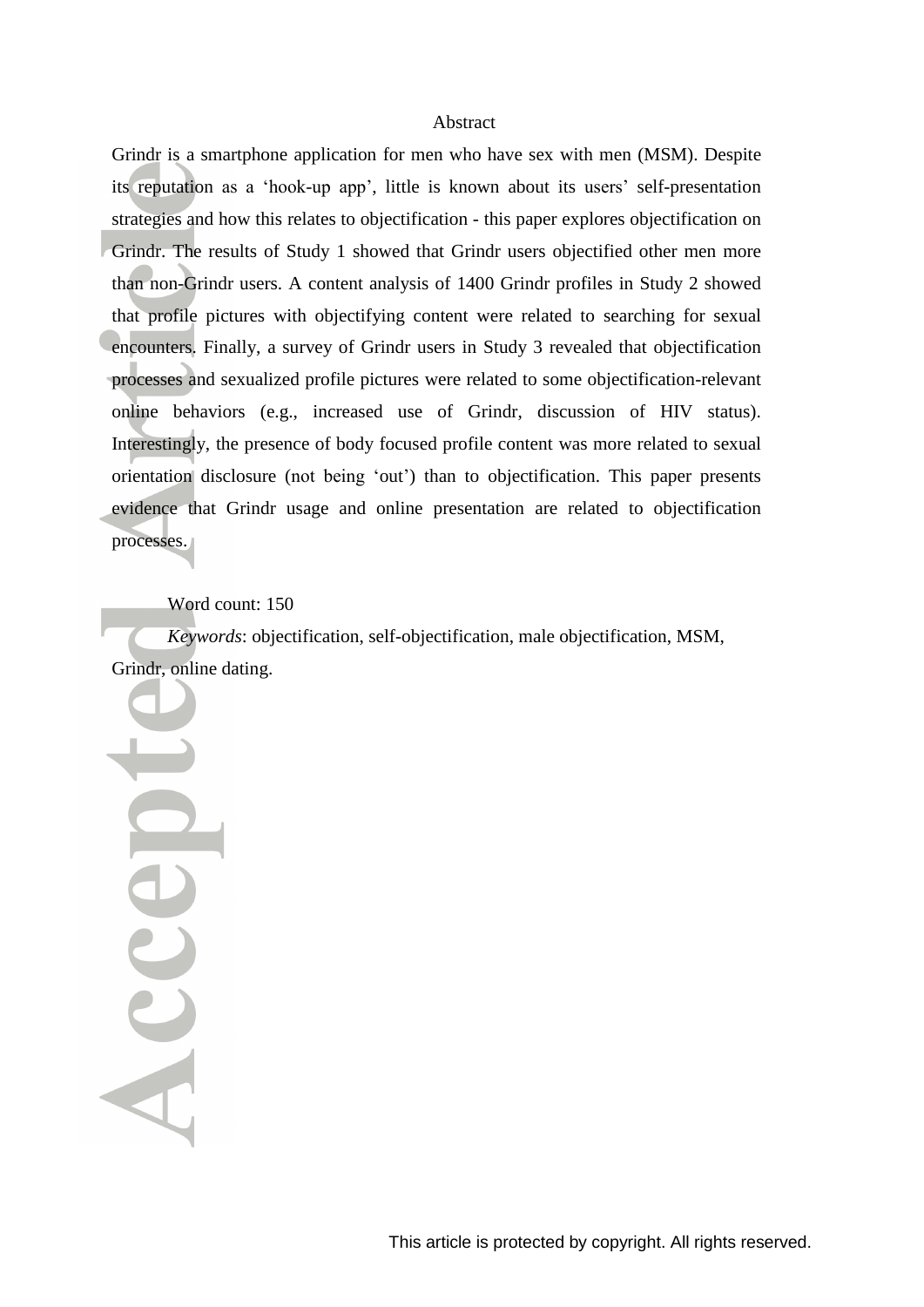Rapid advances in technology and evolving societal conditions have fundamentally changed dating practices among single people. As the technology around e-dating continues to improve, and individuals are becoming increasingly time-poor, single people are finding it easier and more convenient to use online platforms to meet romantic partners. Indeed, more people than ever are using such platforms. A study by the Pew Research Center (2016) revealed that 38% of single American adults have used mobile dating apps or online dating websites to look for a partner. This constitutes 11% of all adult Americans, an increase from just 3% in 2008. Globally, there are an estimated 91 million online daters, with large portions of this population being men (62%), and under the age of 35 (70%), with the majority being relatively well-educated and from a range of socio-economic and ethnic backgrounds (Global Web Index, 2015).

The experience of online dating is undoubtedly different to traditional dating in several important ways. For example, the pool of potential partners is expanded beyond the user's existing contacts, and matching algorithms allow a simultaneous refinement of the online pool to filter out non-relevant partners based on pre-defined criteria. Online dating services may be especially efficient ways for members of particular groups to identify members of a potential dating pool. Research has suggested that online dating might be particularly useful for sexual minorities, who have a numerically restricted pool of partners and limited options for identifying them (Rosenfeld & Thomas, 2012). The topic of this paper is online dating practices of men who have sex with men (MSM), and more specifically the methods by which they choose to represent themselves online. We present a series of studies that explore how Grindr users visually present themselves on the app, focusing specifically on objectified self-presentation strategies. In doing so, we explore this phenomenon and its associated outcomes through the lens of objectification theory.

### **Grindr: A Location-Based Application Designed for Men Who Have Sex With Men**

Grindr is a social network application targeted to MSM, which uses locationbased technologies to identify other users. The application was launched in 2009, and it has had a brief yet successful history with over 10 million downloads and over 5 million active users spread over 192 countries, making it the most popular application of its type (Woo, 2013). Typically, Grindr is used by MSM to find partners for dating, friendship, or sex, although its reputation is for the latter (i.e., as a hook-up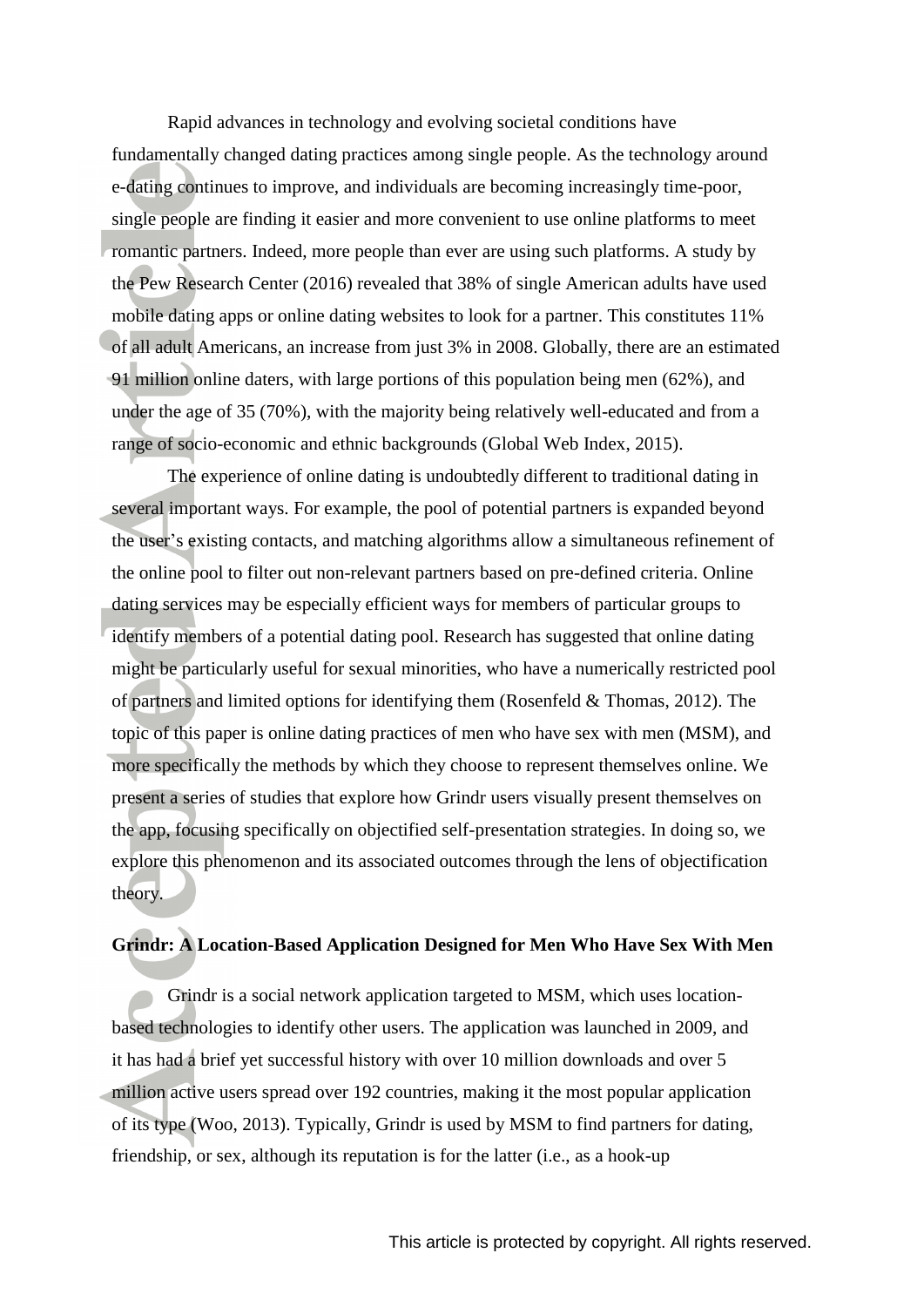application; Gudelunas, 2012). The few studies that have used Grindr have reported that the application provides easy access to willing and hard to reach research samples (Burrell et al., 2012; Eslen-Ziya & Koc, 2016; Koc, 2016).

The application is straightforward to use. Grindr users create a unique profile that is comprised of a series of self-presentational elements, including a single picture of their choice, and then a series of optional text-based additions including a display name, a byline, demographic details (e.g., age, ethnicity), a short open text section, and then a series of options that can be chosen to represent what the user is 'looking for' (either friends, relationships, chat, dates, networking, or 'right now' [i.e., sexual encounters]). Visual examples of Grindr profiles are presented in Figure 1. The Grindr user's smartphone device uses a GPS function to locate other users in close proximity and presents these profiles to the original user who can choose to look at their profile and then initiate an online conversation. Of particular interest to the objectification-based hypotheses explored in this paper is the 'looking for' element in the description of the profile owner, and the visual components of the picture used.

# - - - - - - - - - - - - - - - - - - - -

## FIGURE 1 ABOUT HERE

We argue, based on the work of Confer, Perilloux, and Buss (2010), that Grindr's 'looking for' element can be used to infer evolutionarily adaptive mating orientations, which might be related to objectification processes. Specifically, when creating the profile, the user self-classifies as either having a long-term (i.e., relationship) or shortterm (i.e., right now [sexual encounter]) dating goal, or an ostensibly non-dating goal (i.e., chats, friends, networking). Confer and colleagues (2010) tested the hypothesis that short-term mating goals in heterosexual men would lead to the prioritization of bodily visual cues over facial cues. To do this, they presented men with an image of a woman whose face and body were occluded by two separate boxes. Participants were instructed to consider dating the woman in either a short- or long-term capacity, and were asked which one of the boxes (i.e., the 'face box' or 'body box') to remove. They found that men assigned to the short-term mating condition were significantly more likely to remove the 'body box' than men in the long-term mating condition, suggesting that men have an adaptive mechanism that manifests as a tendency to focus on body cues under conditions where short-term mating is salient. We propose to extend the work of Confer et al. (2010) in two new directions, by examining focus on body cues in self-presentation rather than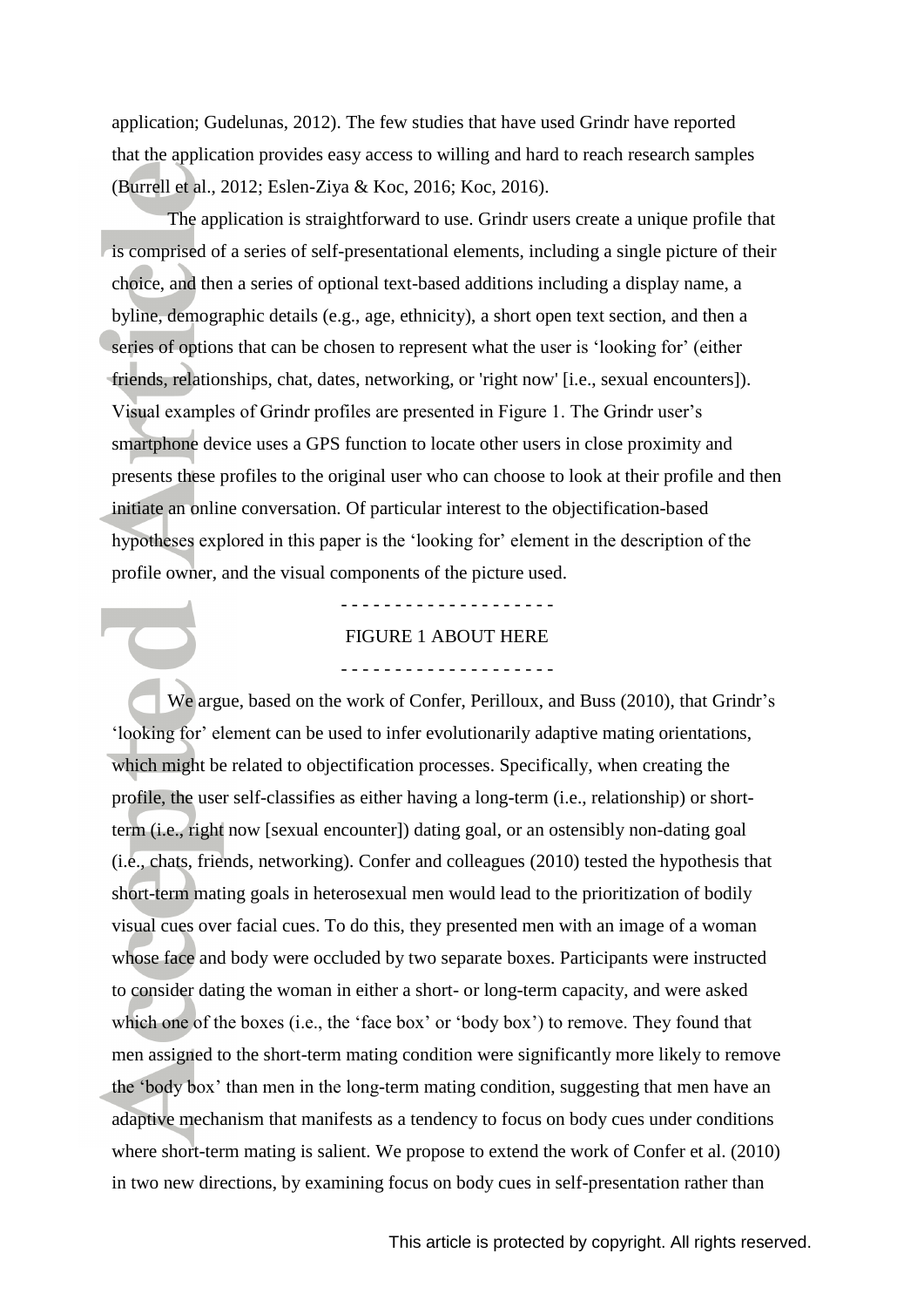in the perception of others, and by studying non-heterosexual men. That is, we test whether a short-term mating orientation translates into a focus on one's own body among MSM. In other words, this paper explores whether MSM with short-term mating goals are more likely to present themselves in a body focused and objectifying manner. On Grindr, users self-select a profile picture to represent themselves. Although this content is typically a standard head-shot style photo (as seen in Figure 1), there is the potential for users to present themselves in an objectified way—they can choose a profile picture that is *sexualized* (e.g., wearing minimal clothing), or that has a *body focus* (e.g., with the image cropped to emphasize their body). Since MSM often use Grindr to find sex partners, and since Grindr users can potentially present themselves in an objectified fashion, we believe it is useful to explore self-presentation and objectification strategies through objectification theory.

### **Objectification Theory and Sexual Orientation**

The tenets of objectification theory (Fredrickson & Roberts, 1997) propose that women are sexually objectified in the Western world—a process which reduces them to the sum of their body parts (Bartky, 1990). As the theory suggests, this objectification encourages women to adopt and internalize a third-person perspective of the self  $-$  i.e., to *self-objectify –* which results in a host of harmful mental health outcomes (for a review see Moradi & Huang, 2008). Although objectification theory was originally applied to the lived experiences of women, recent evidence suggests that men are also vulnerable to objectification and its negative outcomes. Research has revealed that men are objectified by others (e.g., Gervais, Vescio, & Allen, 2011; Gray, Knobe, Sheskin, Bloom, & Barrett, 2011; Loughnan et al., 2010), and also engage in self-objectification (e.g., Hebl, King, & Lin, 2004; Strelan & Hargreaves, 2005; Thompson & Cafri, 2007). The outcomes of being objectified (by the self or by others) can negatively impact how men are perceived and treated (Gray et al., 2011; Loughnan et al., 2010), and objectification has been shown to contribute negatively to men's mental health (e.g., Agliata & Tantleff-Dunn, 2004; Leit, Gray, & Pope, 2002). Although a substantial body of evidence now reveals the prevalence and impact of objectification for both men and women, less is known about how these processes play out for sexual minorities.

Objectification processes differ for men and women as a function of their sexual orientation, and MSM in particular are susceptible to being targeted for objectification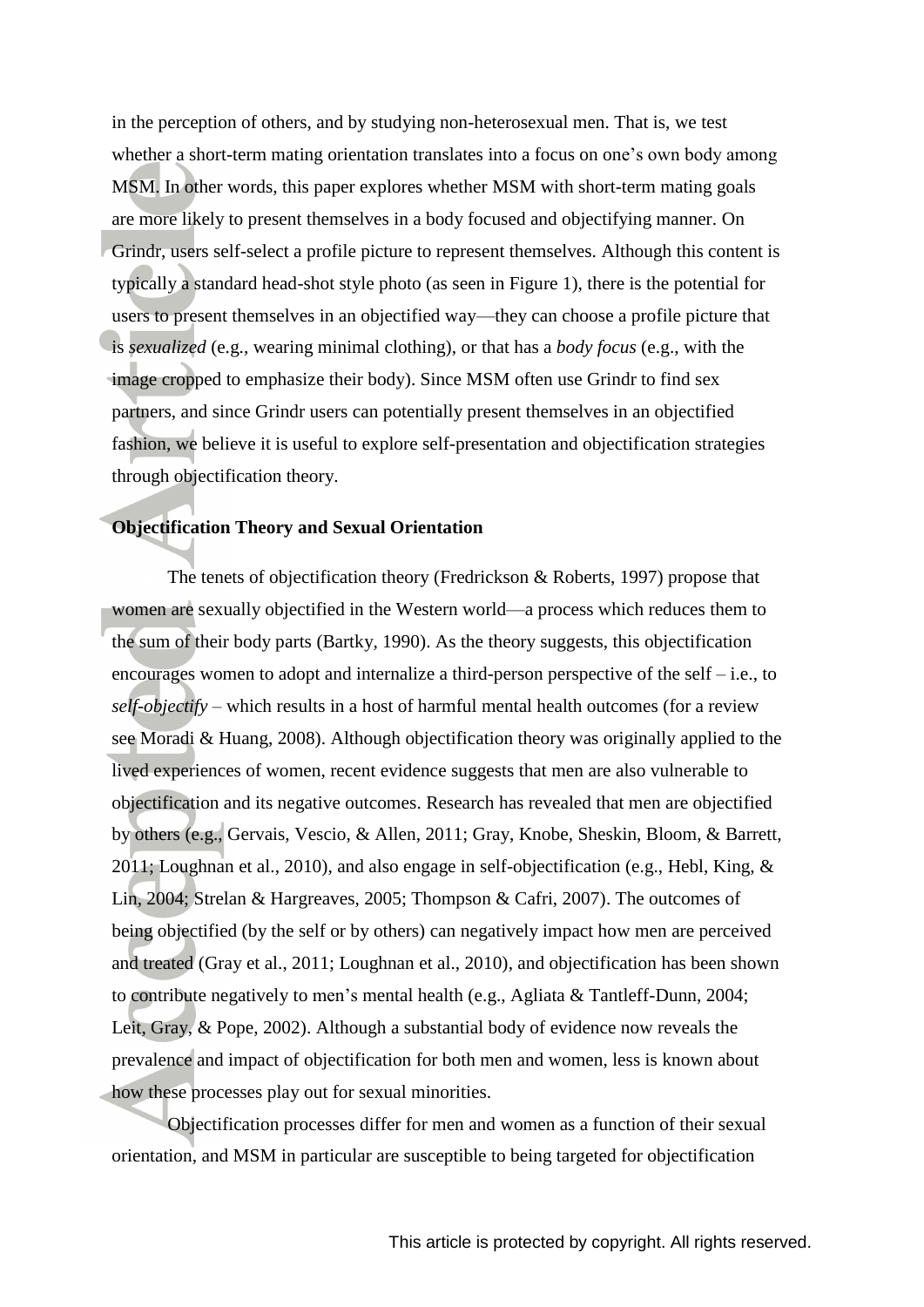(for a review of the experiences and impact of objectification for samples of lesbian women, see Hill & Fischer, 2008; Kozee & Tylka, 2006). Compared to straight men, MSM place more importance on physical attractiveness (e.g., Gettelman & Thompson, 1993; Morrison, Morrison, & Sager, 2004; Siever, 1994), strive to achieve the mesomorphic ideal (i.e., a muscular yet lean build; Swami & Tovée, 2008; Tiggemann, Martins, & Kirkbride, 2007), and are more attuned to their own bodily appearance (Sergios & Cody, 1985; Silberstein, Mishkind, Striegel-Moore, Timko, & Rodin, 1989). Research has shown that MSM score similarly to heterosexual women on measures of self-objectification (Engeln-Maddox, Miller, & Doyle, 2011), but significantly higher than heterosexual men (Dakanalis et al., 2012; Kozak, Frankenhauser, & Roberts, 2009; Martins, Tiggemann, & Kirkbride, 2007). Among MSM, high levels of selfobjectification have been associated with an array of negative outcomes, including increased body shame, body dissatisfaction, and restrained eating (Duggan & McCreary, 2004; Engeln-Maddox et al., 2011; Martins et al., 2007; Yean et al., 2013; Yelland & Tiggemann, 2003). Beyond objectifying themselves, MSM also tend to objectify other men, valuing men's bodies for how they look as opposed to what they can do (Kozak et al., 2009). Taken together, these findings suggest that the prevalence and impact of objectification for MSM is greater than that of their straight counterparts, and thus further research in this domain is warranted.

### **Objectification, Online Media, and Self-Presentation**

Research demonstrates that women are commonly presented in objectifying ways in the media, often in revealing attire (e.g., Aubrey & Frisby, 2011; Stankiewicz & Rosselli, 2008) or with a focus on their body (Archer, Iritani, Kimes, & Barrios, 1983). Women tend to be displayed in such ways more often than men, although research shows that men are increasingly presented in sexualized ways in the media (Rohlinger, 2002), and that advertisements targeting MSM commonly place an emphasis on the male body (Saucier & Caron, 2008). A large literature suggests that targets are objectified to a greater extent when they are sexualized (e.g., wearing revealing clothing) or displayed in a body-focused manner, compared to when displayed in plain clothes or with an emphasis on the face (e.g., Holland & Haslam, 2013; Loughnan et al., 2010). Although the relationship between how a target is presented and their tendency to be objectified by others is well-established, much less research has addressed *self*-presentation and how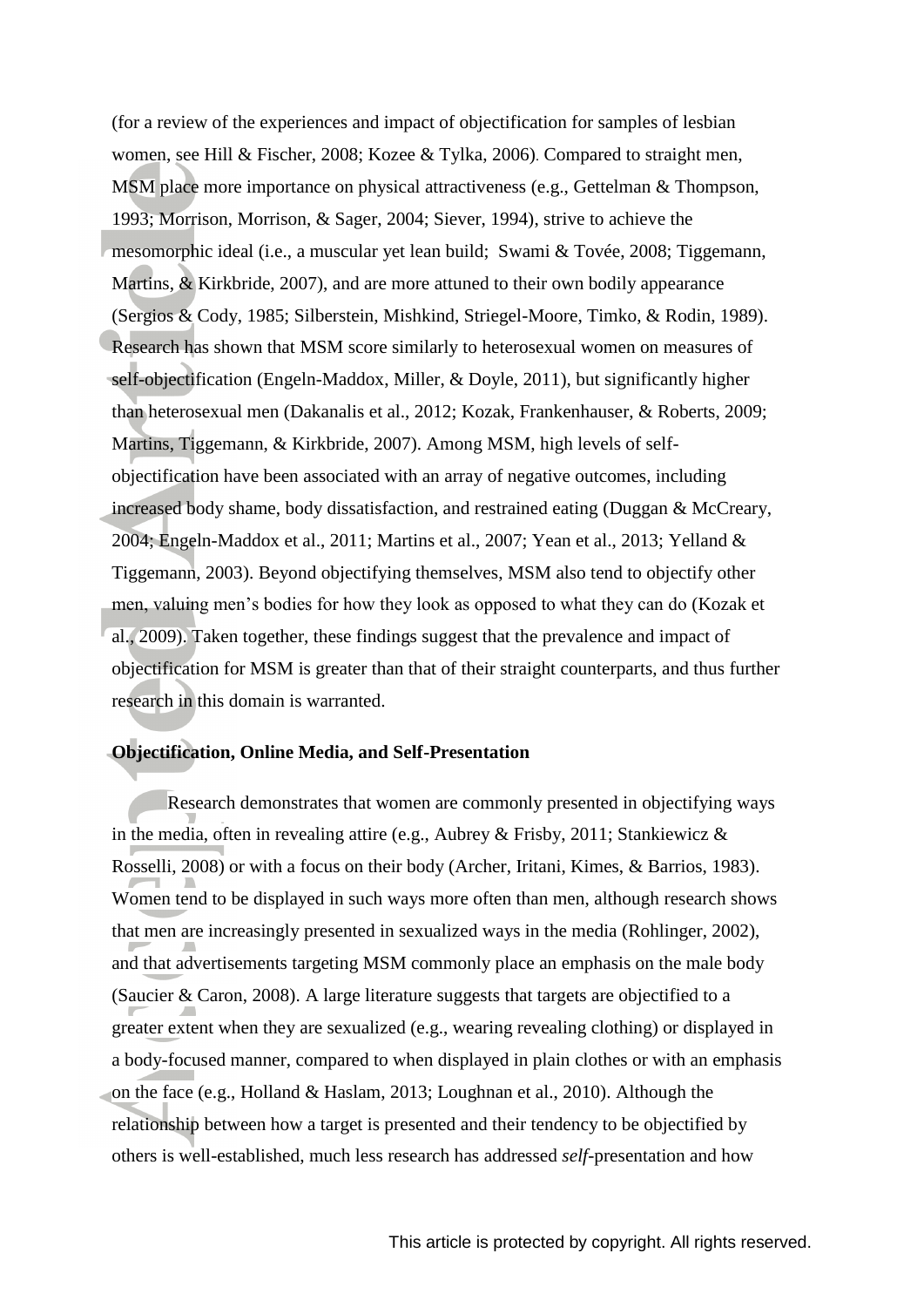this relates to (self-)objectification. Existing research in this domain has exclusively focused on female self-presentation with (to our knowledge) no research exploring this phenomena with MSM.

Finally, the majority of studies in the online dating literature have examined how individuals engage in self-presentation through the written, rather than visual, component of dating profiles (e.g., Deaux & Hanna, 1984; Gonzales & Meyers, 1993). Among studies focused on visual self-presentation, gender differences in online profile pictures have been found, with women more likely to be concerned with a positive selfpresentation (e.g., Haferkamp, Eimler, Papadakis, & Kruck, 2012), and thus to choose their picture based on perceived attractiveness (Strano, 2008). However, to our knowledge, no research has explored objectification and visual self-presentation (objectifying self-presentation strategies; e.g., body-focused or sexualized profile pictures). The recent increases in popularity of online dating applications provide a unique avenue to explore this relationship. Thus, we chose to explore the relationship between visual self-presentation and objectification in a sample of individuals who use Grindr.

### **Overview and Predictions for the Current Research**

Across three studies, we explore objectifying self-presentation strategies of MSM on Grindr and how this relates to their tendencies to objectify themselves and others. Given Grindr's reputation as a short-term dating (i.e., hook-up) app, we first test whether MSM who use Grindr are more likely to objectify the self and other men than those who do not. To do this, in Study 1 we compare levels of self- and other-objectification reported by Grindr users to MSM who have not recently used Grindr. We then examine how objectifying self-presentation on Grindr (i.e., body focused and/or sexualized profile pictures) relates to dating goals. Note that while we construe self- and otherobjectification as assessed in Study 1 as internal, psychological processes, we consider body focus and sexualization as external, visual features of a target that facilitate a view of the target in an object-like manner. To explore the relationship between selfpresentation (i.e., objectification as a feature of the target) and dating goals, in Study 2 we present a content analysis of Grindr profiles and investigate whether either body-focused or sexualized representations of the self can predict users' inferred mating orientation (i.e., short- vs. long-term). Finally, we examine the relationship between objectification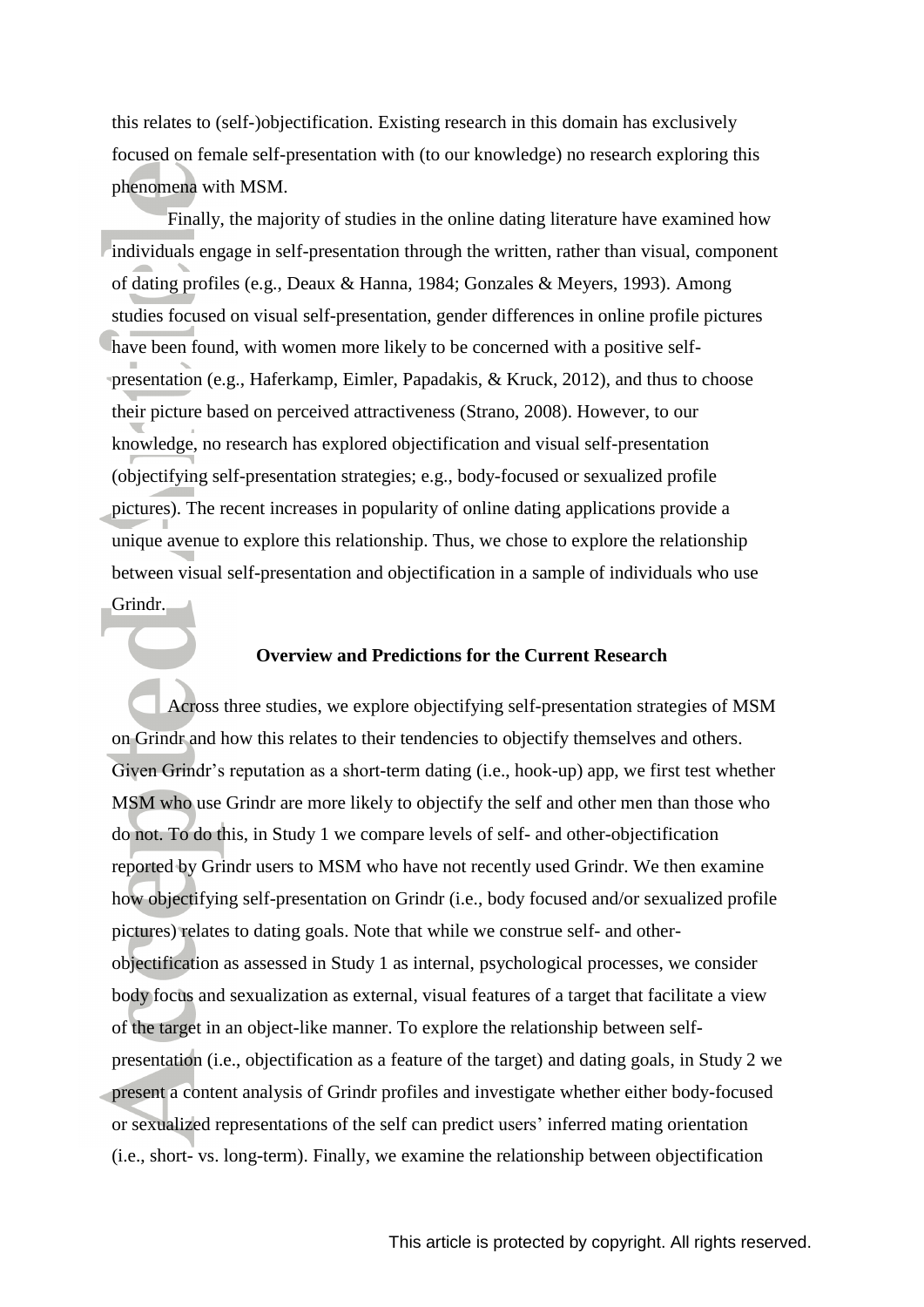and online-dating behaviors. To do this, in Study 3 we conduct a survey examining the relationship between reported self- and other-objectification (i.e., objectification as a process), visual objectification (i.e., as a self-presentation feature of the target), sexual orientation disclosure, and risky behaviors on Grindr (including safer sex practices, discussion of HIV status with Grindr-based sex partners, and frequency of finding sex partners on Grindr under the influence of drugs or alcohol).

### **Study 1**

The aim of this study was to explore if self- and other-objectification processes differ for MSM who use Grindr compared to MSM who do not. Because Grindr is classified as an online dating application (Gudelunas, 2012), and is often used as a hookup app, its mere use likely makes short term-mating goals salient. Thus, we predicted, based on Confer et al. (2010), that Grindr users would objectify both themselves and other men more than non-users. In line with previous research (e.g., Kozak et al., 2009), we also predicted self- and other-objectification scores to be positively correlated.

### **Method**

### **Participants**

Participants were 169 Australian MSM (age range:  $18 - 69$  years,  $M = 31.88$ ,  $SD =$ 9.68). The sample comprised two groups. The first group was 103 MSM who currently used Grindr, recruited for the study via an advertisement posted on Grindr. For the second group, we attempted to recruit a sample of MSM who had never used Grindr. However, this proved to be a challenging task (most likely because of the popularity of the app). We therefore recruited 66 MSM who had not used Grindr recently ( $M = 1.57$ years since last use,  $SD = 1.35$ ) through Facebook groups for MSM. Indeed, all of these participants had used Grindr before. Of the Grindr users, 68 participants (66%) reported being single, and the remainder as being in a relationship. Of the non-Grindr users, 26 participants (39%) reported being single, and the remainder as being in a relationship. Participation was voluntary and non-incentivized.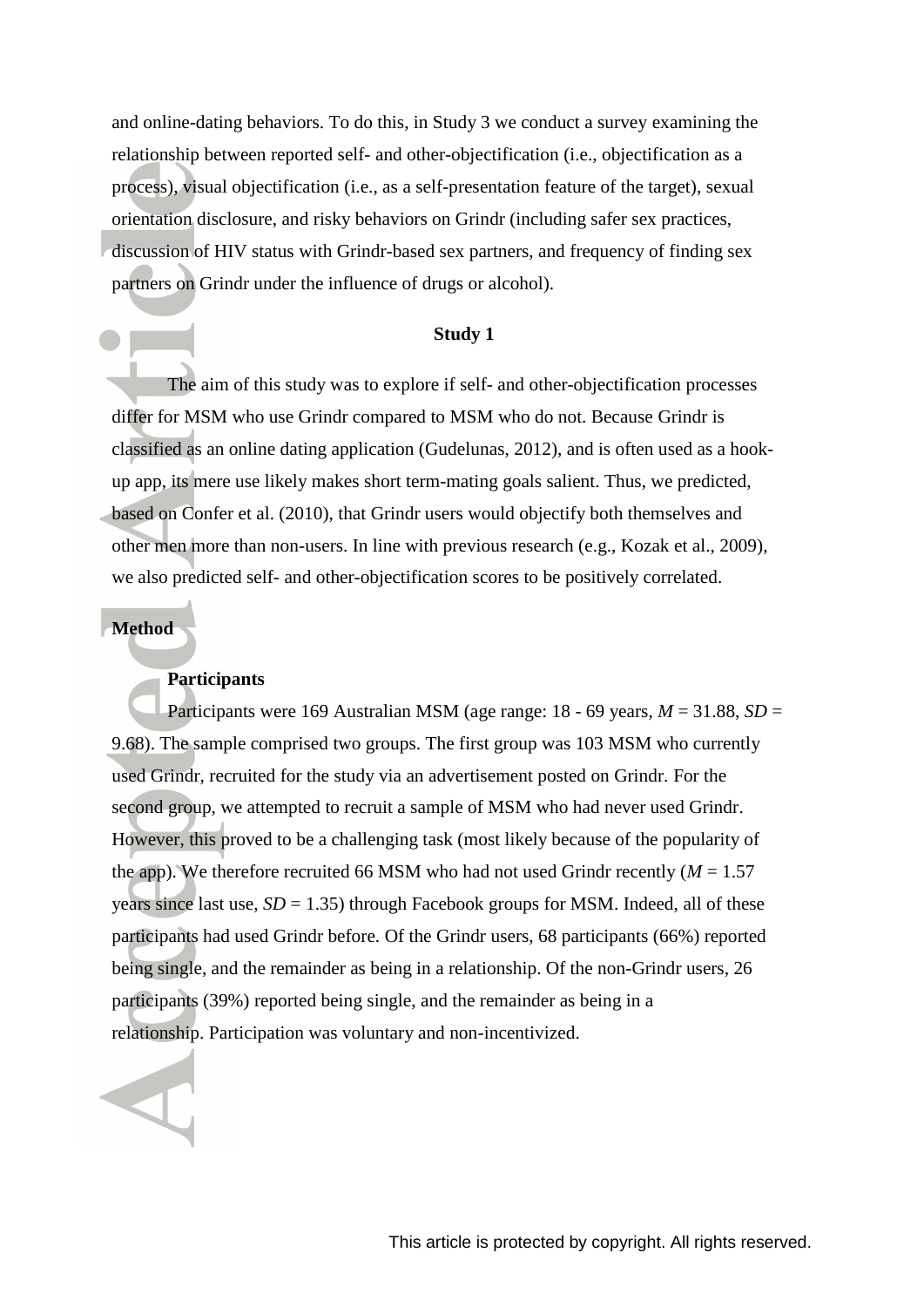### **Materials**

*Self-objectification.* The Self-Objectification Questionnaire (SOQ; Noll & Fredrickson, 1998) was administered to measure the extent to which participants objectified themselves. The questionnaire asks participants to rank the impact of 10 different body attributes on the physical self-concept. Five are observable appearancebased attributes (e.g., physical attractiveness, sex appeal), and five are non-observable competence-based attributes (e.g., energy level, health). Participants ranked the 10 attributes from 1 (*least impact on the physical self-concept*) to 10 (*greatest impact on the physical self-concept*). For each participant we calculated a difference score reflecting the relative emphasis given to these two types of attributes, by subtracting the sum of the ranks for the competence-based attributes from the sum of the ranks for the appearancebased attributes. Differences scores ranged from -25 to 25, with higher scores reflecting greater self-objectification (i.e., greater emphasis on appearance-based attributes).

*Objectification of men.* An adapted version of the SOQ was used to assess the objectification of men (Strelan & Hargreaves, 2005). Specifically, participants ranked the importance of the ten body attributes to their appraisal of other men, rather than ranking the importance of these attributes to their own self-concept. As per the SOQ, difference scores ranged between -25 and 25, with positive scores reflecting greater objectification of men.

### **Procedure**

Potential participants were provided with a link to the survey, which was hosted by Qualtrics<sup>TM</sup>. After providing informed consent, participants indicated if they were current users of Grindr (and how long since last login if they were not current users), and completed the objectification measures in a counterbalanced order. They then completed demographic information, and were debriefed.

### **Results**

To explore if Grindr use was associated with self- and other-objectification, we conducted two independent-samples *t*-tests. The main analysis revealed that there was no significant effect of Grindr use on levels of self-objectification,  $t(167) = 0.68$ ,  $p = .500$ . However, Grindr use was significantly associated with the objectification of other men,  $t(167) = 2.46$ ,  $p = .015$ , Cohen's  $d = .37$ . As shown in Figure 2, current Grindr users were more likely to objectify other men compared to those not using Grindr.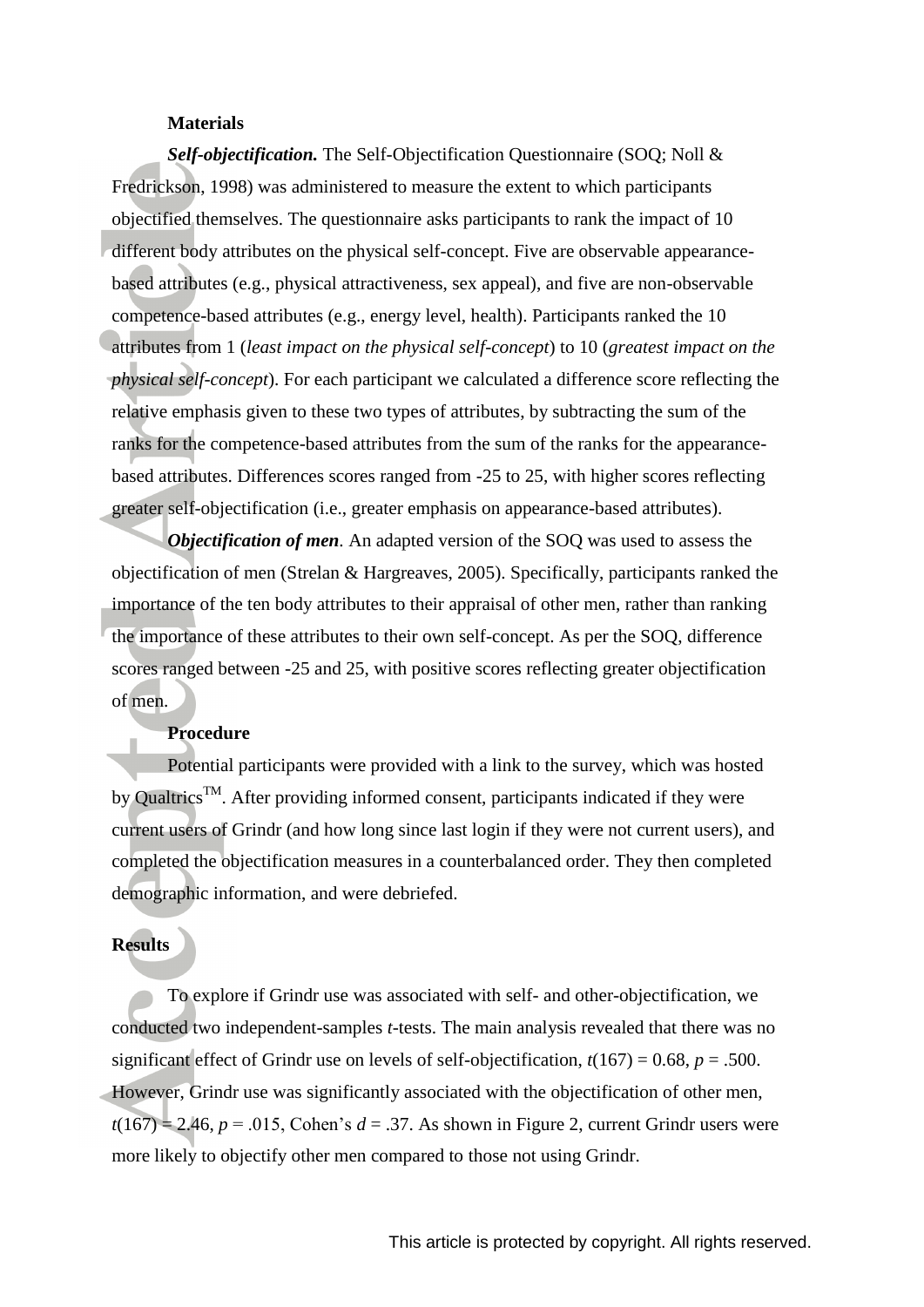On the basis of the literature, we had no reason to predict that relationship status would influence other-objectification. However, given that there were significantly more single Grindr users and coupled non-Grindr users than would be expected by chance,  $\chi$ 2  $(1, N = 159) = 13.48$ ,  $p < .001$ , we ran a separate test including relationship status as a factor. Our analysis revealed no effect of relationship status on other-objectification,  $F(1,165)$  < 1,  $p = .623$ ,  $\eta_p^2 = .000$ , nor any interaction between relationship status and Grindr usage,  $F(1,165) < 1$ ,  $p = .696$ ,  $\eta_p^2 = .000$ , suggesting that lower levels of otherobjectification among non-Grindr users was not driven by relationship status.

### - - - - - - - - - - - - - - - - - - - - FIGURE 2 ABOUT HERE

To test the remaining hypothesis, we conducted a series of bivariate correlations and, as expected, self-objectification and other-objectification were significantly positively correlated,  $r(167) = .46$ ,  $p < .001$ .

### **Discussion**

In this survey, we found evidence that objectification levels differ between MSM who use Grindr to those who do not. Grindr users in this sample objectified other men more than did MSM who do not use Grindr, although reported self-objectification scores did not differ between the groups. Finally, and in line with previous research (e.g., Kozak et al., 2009), objectification and self-objectification scores were strongly correlated.

It is worth noting that the categorical nature of the between-groups comparison may raise some validity concerns; we attempted to find MSM who had never used Grindr and failed because of its great prevalence in the sampling locale. Instead, we used MSM who had not recently used Grindr. Although this means that we cannot draw conclusions about how current users of Grindr differ from those who have never used it, we can validly compare current users and current non-users.

### **Study 2**

The purpose of Study 2 was to examine the prevalence of objectifying selfpresentation on Grindr (i.e., sexualized and/or body-focused presentations) and whether such self-representations are associated with short-term mating strategies (note that in this study, we are exploring objectification as a feature of a target). Our predictions are based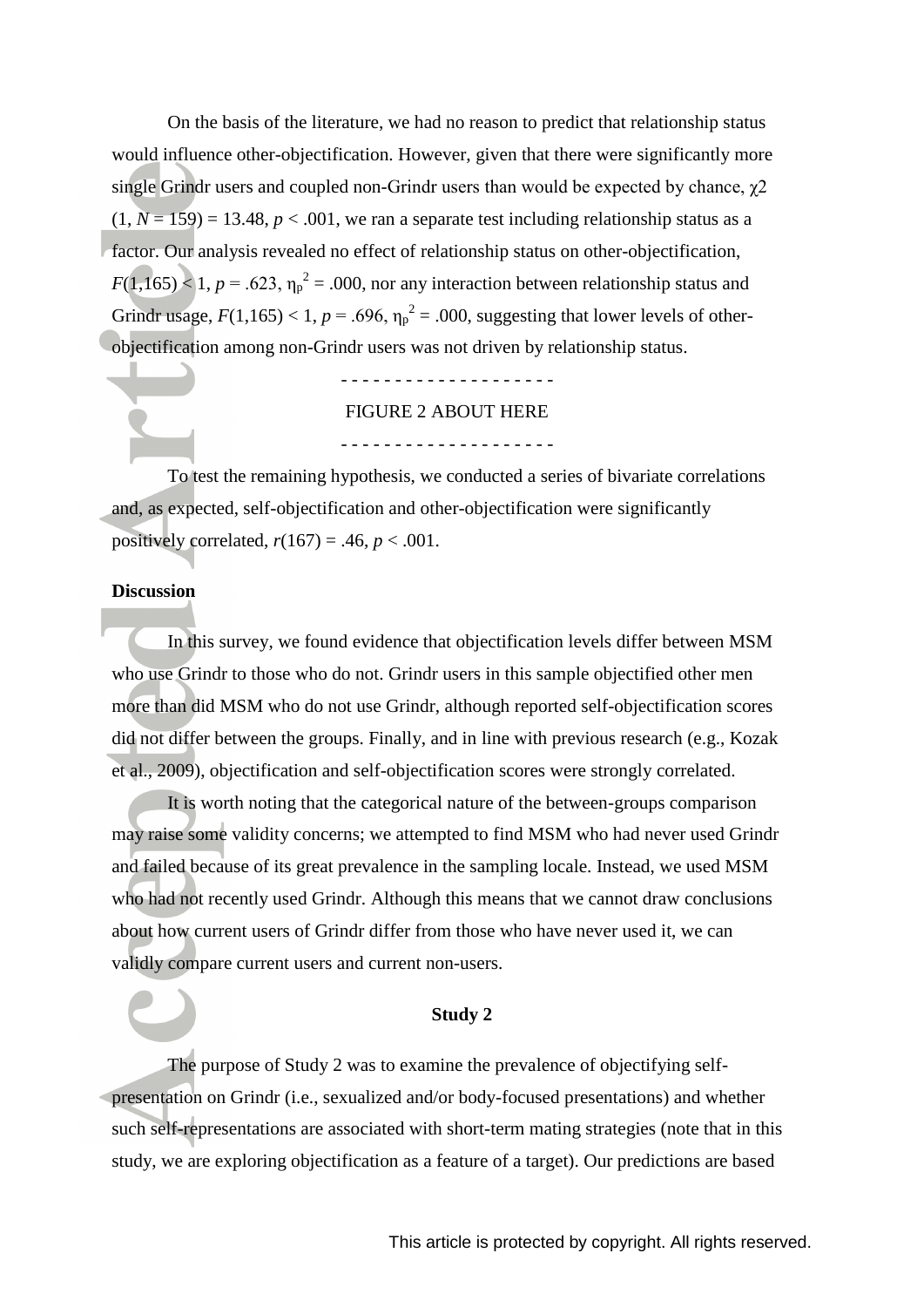in two assumptions. First, we assume that those saying they are looking for a 'relationship' have a long-term mating strategy, whereas those saying they are looking for 'right now' have a short-term mating strategy. Second, we assume that individuals choose profile pictures to represent certain aspects of themselves online, and that characteristics of that self-representation can be used to infer objectification. Drawing upon previous research (e.g., Aubrey & Frisby, 2011; Hall, West, & McIntyre, 2012; Loughnan et al., 2010), we employed two indices to document if the individual's profile picture was objectified. First, we assessed whether or not the picture was sexualized, operationalizing this by assessing whether or not the individual in the profile picture was topless. Second, we examined the extent to which the individual objectified themselves by using a bodyfocused picture (i.e., an image in which the body occupies the majority of space; Archer et al., 1983).

On the assumption that what an individual says they are *looking for* in their profile represents their mating goal, and the content of their profile picture can be used to infer self-objectifying processes, we can explore the relationship between visual selfpresentation and mating goals or strategies. To achieve this task, we conducted a content analysis based on the information available on existing Grindr profiles. Specifically, the content analyzed was all provided by users on their existing public profile – this content included the way they choose to represent themselves visually (i.e., picture selection), their demographic details, and their reported reason for using the application. Building on the work of Confer and colleagues (2010), we expected to find that individuals who represent themselves with profile pictures that are sexualized or body-focused would be more likely to report a short-term mating strategy (i.e., report looking for 'right now'). Conversely, individuals who represent themselves with profile pictures that are not sexualized or have less of a body focus would be more likely to report a long-term mating strategy (i.e., report looking for a relationship).

#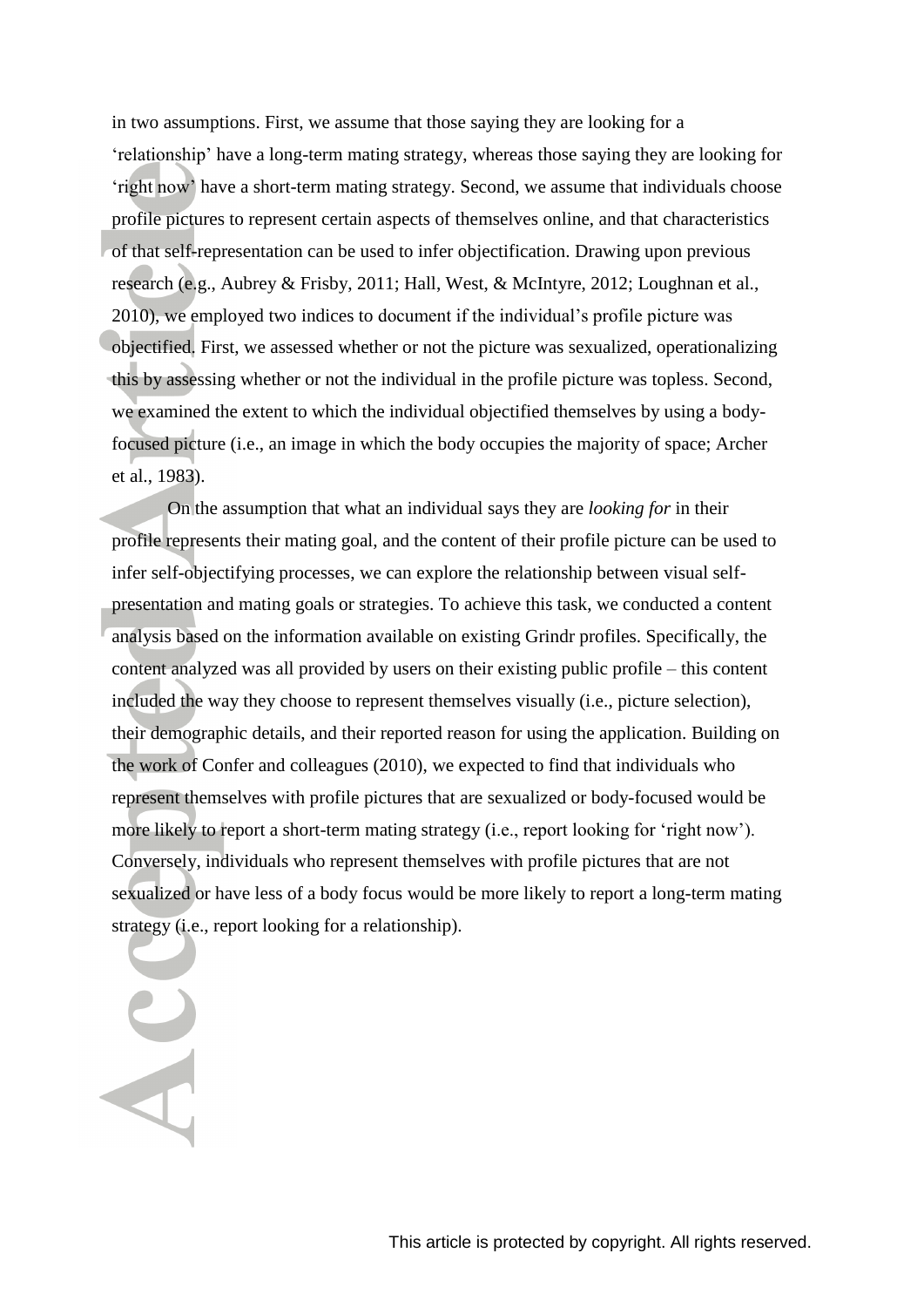### **Method**

### **Sample**

The sample consisted of 1,400 Grindr profiles of users within the metropolitan Melbourne region. These profiles were accessed via smartphone across a period of four weeks. The researchers recorded the demographic information for each profile, including the user's age, ethnicity and relationship status. In addition, the researchers recorded what the user's self-reported reasons were for using Grindr from the following six categories - 'chats', 'dates', 'friends', 'networking', a 'relationship', and 'right now'. Users are able to select as many of these six options as they would like, and thus we coded each category as to whether it was selected (coded 1) or not (coded 0). A screenshot of the profile picture was also captured to allow for the calculation of body focus at a later date, and to enable the removal of duplicates from the sample.

There were a number of criteria for selecting profiles to be analyzed. First, the individual had to specify in their profile what they were looking for on Grindr. As such, users who did not select at least one of the six available reasons for using Grindr were excluded from the sample. Second, users needed to include a picture in their profile, and this picture needed to be of themselves. Thus, profiles that featured pictures of celebrities, cartoons, or objects were not included. Third, we only retained profiles in which one male was shown in the picture. Users could be shown accompanied by females in their profile picture; however, we discarded profiles in which multiple men were shown, as it was therefore impossible to determine which one of the men owned the profile. Lastly, we only selected profiles for the sample in which the user was presented vertically. This was to ensure that body focus could be calculated properly (see below for calculation method). We did, however, retain photos in which the user was presented horizontally when the head was not shown, as this did not impact calculation of body focus (see below for detail).

The primary and secondary authors each collected half of the Grindr profiles. Once all 1,400 profiles had been collected, 48 duplicates were removed, and an extra 48 profiles were collected until the sample returned to 1,400.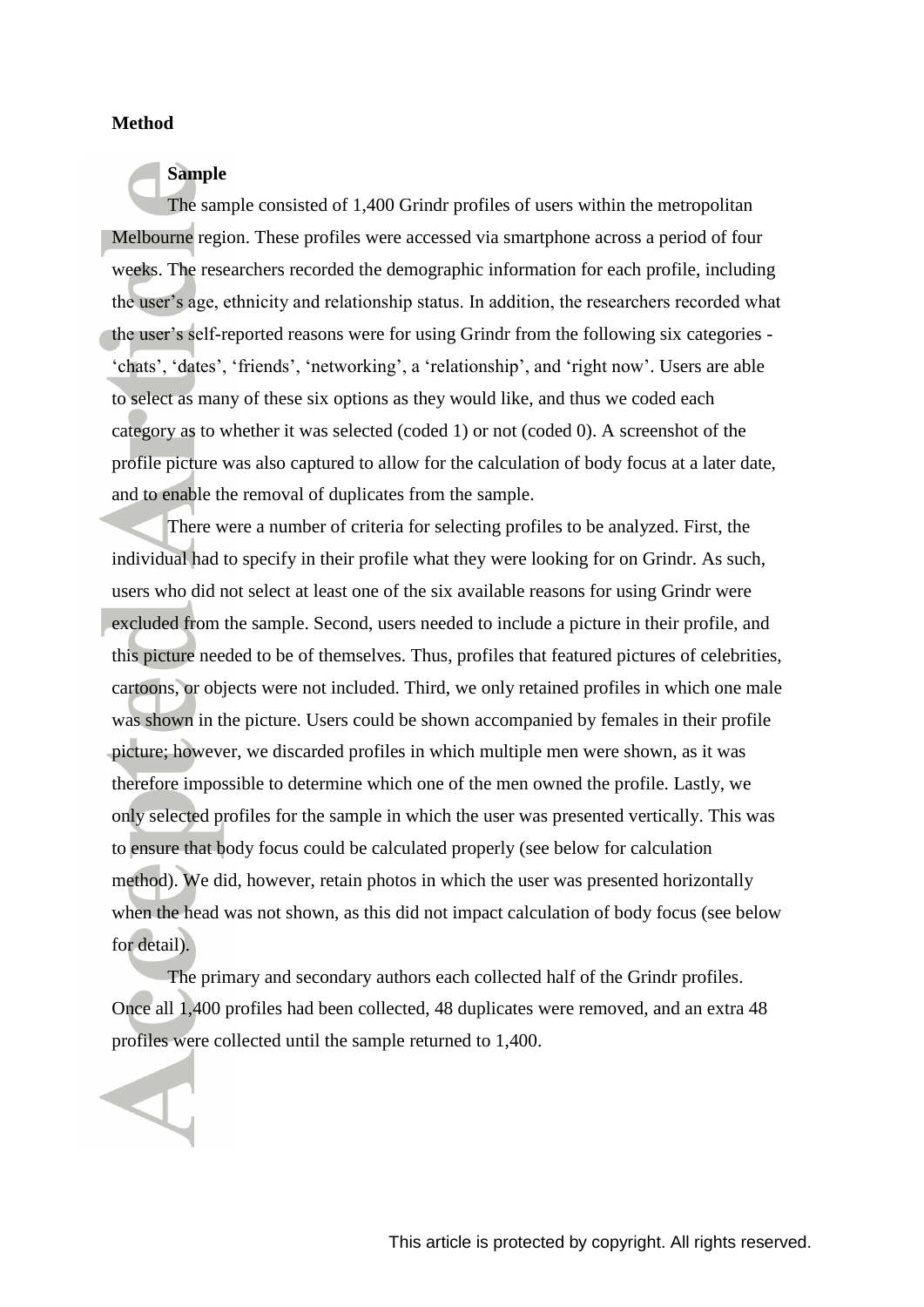### **Variables Coded**

The variables coded for each profile are presented in Table 1, and the complete coding table is available from the first author. In line with previous research (e.g., Archer, Iritani, Kimes, & Barrios, 1983; Loughnan et al., 2010), we assessed body focus by calculating a face-ism index (i.e., the relative prominence of the face in the profile picture), which was calculated by dividing the height in pixels of the target's face (from the top of the head to the lowest point of the chin) by the height in pixels of the target's whole body (from the top of the head to the lowest visible point of the body). For ease of interpretation, facial prominence scores were reverse scored such that higher scores indicated a higher focus on the body (i.e., body focus index) – thus, possible scores ranged from 0 (in which only the face was shown) to 1 (in which none of the face was in view). Sexualization was a simple categorical variable in which raters classified the profile as being clothed or not (i.e., classification was based on the individual in the picture had clothing on the top half of their body or not). Profiles in which the individual was wearing a top were coded as 0, and profiles in which the target was not wearing a top were coded as 1. For each of these variables, higher scores thus reflect higher levels of objectification.

To establish inter-coder reliability, each profile was blind double-coded (by the second and third authors), following the suggestions of Lombard, Snyder-Duch, and Bracken (2002). Inter-rater reliability on our obtained results was exceptionally high on both the body-focus index (Pearson's  $r = .99$ ), and the clothing index (Cohen's  $\kappa = .98$ ). Additionally, a two-way mixed effects model revealed an intraclass correlation of .99 (*p* < .001). To determine the final code to be applied to each stimulus in the final dataset, we randomly divided the profiles from the sample into two groups, and the coding decision of each coder was alternatively selected for use in analyses.

> Table 1 about here -------------------------------------------------------

> -------------------------------------------------------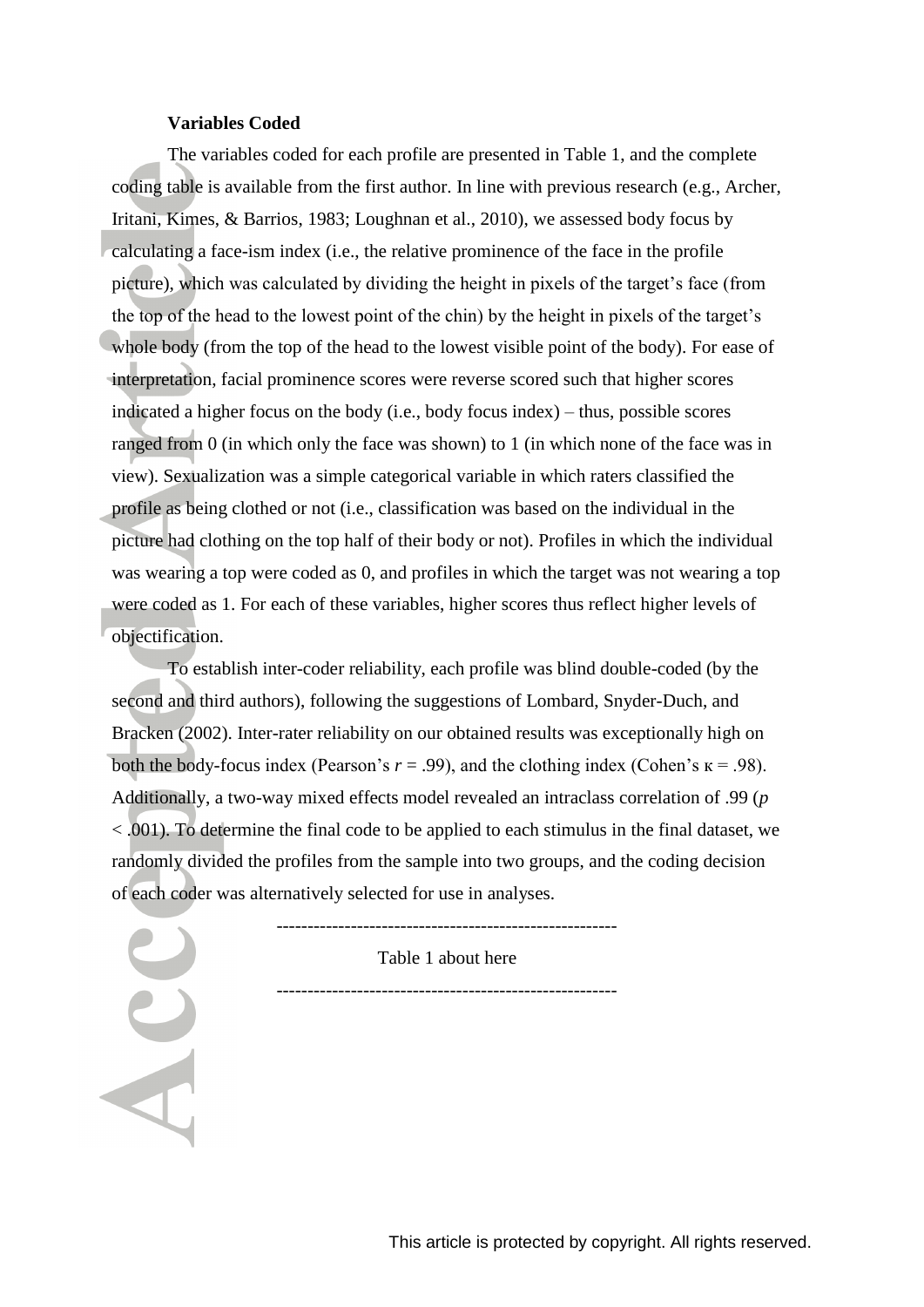### **Results**

We conducted a series of analyses to see if objectifying self-presentation (i.e., body focus, sexualization) could be predicted by the reported purpose for using Grindr (i.e., looking for chats, dates, friends, networking, relationships, or sexual partners). A higher proportion of profiles had pictures in which the user was clothed (.70) than topless (.30), and the former ( $M_{\text{body focus}} = .49$ ,  $SD = .22$ ) showed lower mean body focus than the latter ( $M_{\text{body focus}} = .73$ ,  $SD = .25$ ,  $t(1398) = 17.99$ ,  $p < .001$ ; Cohen's  $d = 1.02$ ). The majority of the sample identified as single and as Caucasian, although there was a high frequency of profiles that did not disclose either their relationship status or their ethnicity. A full description of the sample is presented in Table 1.

### **Sexualization**

In order to predict sexualization from the reported purpose for using Grindr, we conducted a loglinear analysis. Given the six (dichotomous) purposes that could be selected, we created six models to test. The first model tested for main effects, the second for 2-way interactions, the third for 3-way interactions, and so on. An omnibus test of model coefficients revealed that only the first model testing for main effects was significant ( $p < .001$ ; all models testing for higher order interactions were  $p > .05$ ), and thus we chose to test a model without any interaction terms. We also ran these tests using age, ethnicity, and relationship status as predictors - as none were significant predictors, and in the name of parsimony, we opted to exclude the demographic predictors from the reported analyses.

A test of a model with the six predictor variables (i.e., possible purposes for using Grindr) against a model with only the constant was statistically significant, suggesting that the predictors (as a set) can reliably distinguish between Grindr profile pictures that are sexualized compared to ones that are not  $\chi^2(6) = 114.40$ ,  $p < .001$ , and that this model is a good fit, H-L statistic  $p = .677$ . Prediction success of the model was 72% (for coefficients, see Table 2). Individuals who reported that they use Grindr to find friends, relationships, or chatting were approximately one and a half times more likely to have a non-sexualized profile picture than a sexualized picture. In contrast, individuals reporting the use of Grindr to find sexual partners were approximately three times more likely to have a sexualized than a non-sexualized profile picture.

Table 2 about here

-------------------------------------------------------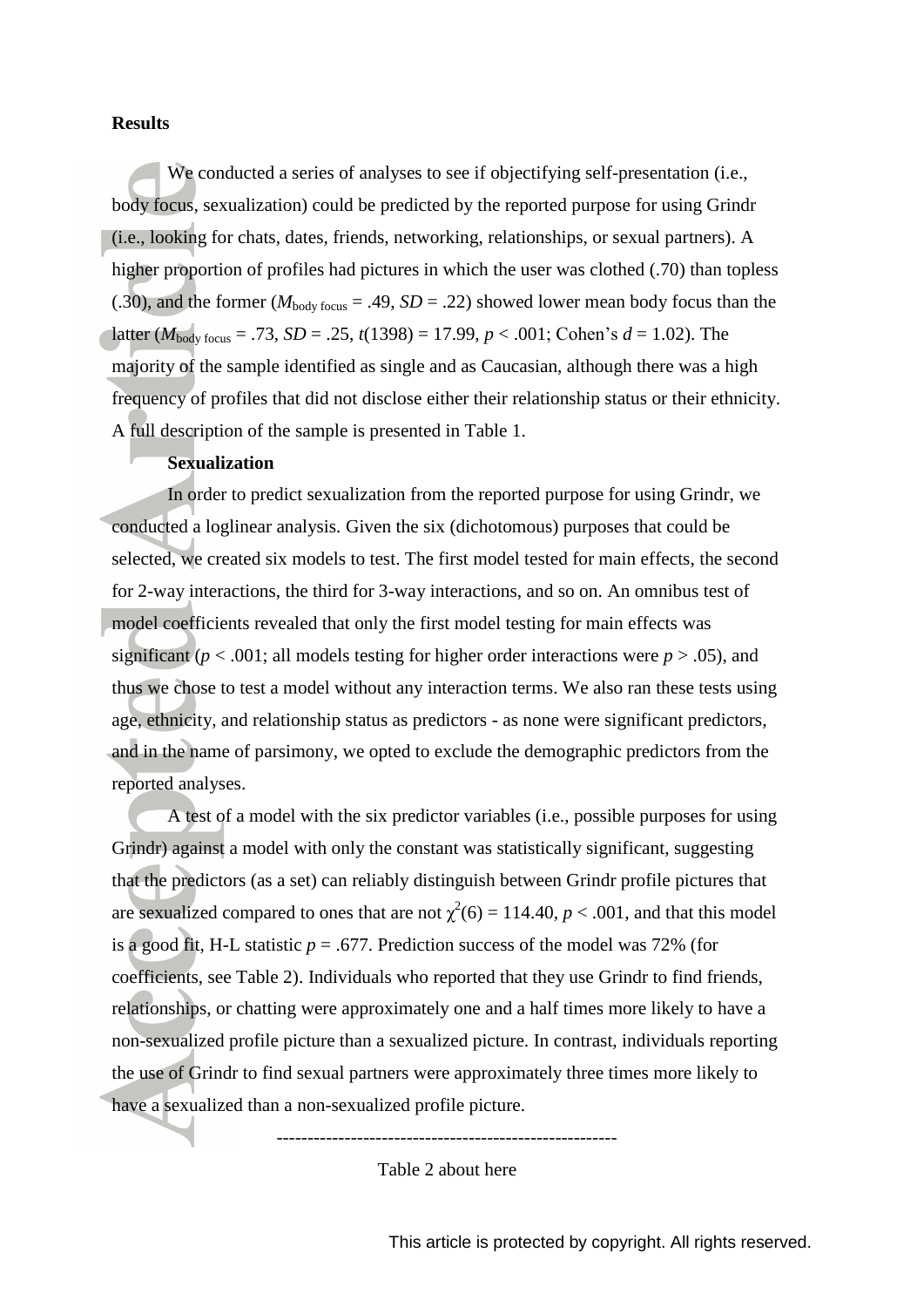### **Body focus**

In order to estimate the proportion of variance in the body focus index that can be accounted for by the reported reasons for using Grindr, we conducted Multiple Regression Analysis (MRA). The six possible reasons for using Grindr were dummy coded to allow their use as independent variables in the MRA. In combination, these variables accounted for a significant 9% in the variance of the body focus index,  $F(6,1391) = 23.12, p < .001, R = .30, \text{ Cohen's } f^2 = .10.$  It was revealed that using Grindr to find friendship or relationships (i.e., long-term goal) predicted lower body focus (i.e., higher facial prominence), whereas using Grindr to seek out sexual partners (i.e., shortterm goal) predicted higher body focus scores (i.e., lower facial prominence; see Table 3).

-------------------------------------------------------

Table 3 about here

-------------------------------------------------------

-------------------------------------------------------

### **Discussion**

In this content analysis, we found evidence that the use of objectifying (i.e., sexualized, body-focused) profile pictures on Grindr was related to short-term mating strategies. Our hypotheses were supported. Specifically, we found that reporting a shortterm dating goal (i.e., looking for 'right now') was predicted by profile pictures that were sexualized, or had more of a body focus. We also found that reporting a long-term mating strategy (i.e., looking for 'relationships') was predicted by profile pictures that were not sexualized, or less body focused (or had higher levels of facial prominence). Finally, we also found that profiles reporting that they use Grindr to find friends or chatting (i.e., indicating no mating strategy) were also more likely not to self-sexualize.

It is worth recognizing that we had no way of controlling extraneous reasons for profile picture choice beyond the hypothesized relationship with objectification. For example, a high body focus score might be the result of objectification-related processes, but it could equally be the result of an individual who is not 'out', choosing to conceal their identity by cropping their face from their profile picture. Given that this is a content analysis, this extraneous variable cannot be accounted for. However, it is worth highlighting as this could be an attenuating factor resulting in the apparently small effect sizes reported in this study (particularly for the body focus based analyses). We also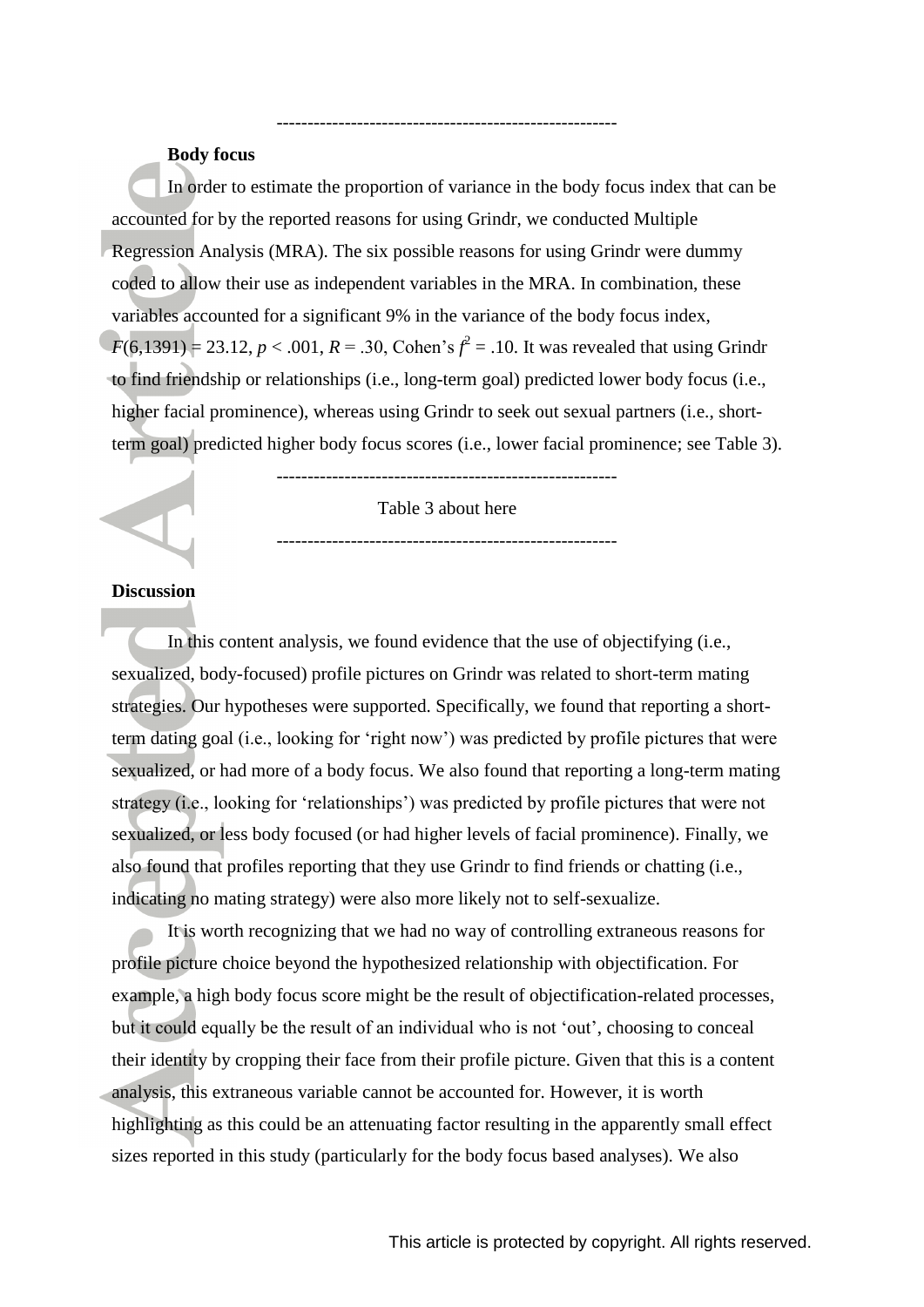acknowledge as a limitation of this content analysis that there is likely a proportion of profile pictures in this sample that might not be real pictures of the owner.

Thus far we have shown that MSM who use Grindr are more likely to report objectifying other men than those who do not use Grindr, and that visual selfobjectification strategies on Grindr are related to short-term mating goals. As a final step, we sought to explore the relation between reported and visual objectification among Grindr users, and how these forms of objectification relate to online dating practices, such as personal disclosure and risky behaviors.

### **Study 3**

The aim of Study 3 is to explore the relationship between reported self- and otherobjectification (i.e., objectification as a process) and visual self-objectification on Grindr (i.e., sexualization and body focus – objectification as a visual feature of the target), and then to explore how these relate to Grindr usage, self-disclosure of sexual orientation, and relevant behaviors (including safer sex practices, discussion of HIV with Grindr-based sex partners, and frequency of finding sex partners on Grindr under the influence of drugs or alcohol). Given that objectification is associated with dehumanizing outcomes, such as an increase in pain allocation (e.g., Loughnan et al., 2010), we argue that objectification on Grindr may be linked to engagement in risky online behaviors, and that these behaviors may be harmful to the owner of the Grindr profile (in the case of selfobjectification) or to the profile owner's sexual partners (in the case of otherobjectification).

In this study, we operationalized objectification in multiple ways: we asked participants to report their level of objectification (both of the self and of others), and assessed their level of visual self-objectification from their profile pictures. Our specific predictions are as follows: First, we predicted that higher self-reported objectification would be related to greater visual objectification. Second, we formed a number of predictions regarding how objectification would relate to Grindr behaviors. Specifically, we predicted that both length of time using Grindr and the frequency of its use, as well as its specific use to find sexual partners, would be related to higher levels of reported and visual objectification. Third, in terms of risky behaviors, we predicted that using Grindr to find sex partners under the influence of drugs/alcohol, having unprotected sex, and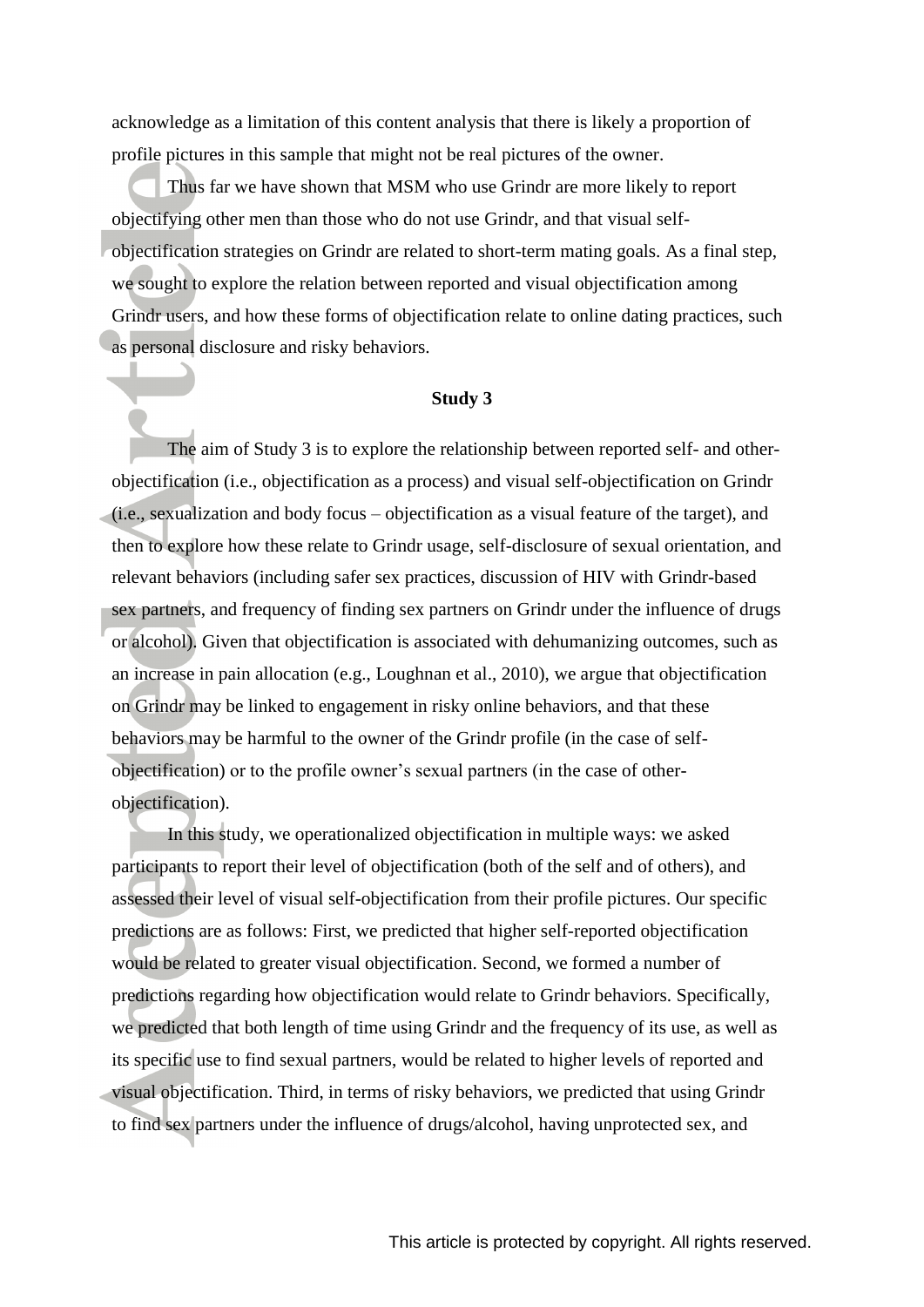being less likely to discuss one's HIV status would be related to higher levels of reported and visual objectification.

Finally, we tested an alternative explanation for body focus on Grindr: In cases where the user is not open about his sexual orientation, such profile pictures (showing little or none of their face) might be a tactic to conceal the user's identity. Thus, we also measured the user's level of sexual orientation disclosure to see whether this is more strongly related to body focus than objectification.

### **Method**

### **Participants**

The sample consisted of 300 Australian men who were current users of Grindr (age range  $18 - 70$  years:  $M = 31.55$ ,  $SD = 10.99$ ). Participants were recruited to voluntarily take part in this study via a pop-up advertisement that appeared upon logging in to Grindr. The majority of users were single (77%), with a small portion (15%) in an open relationship, and the remainder in a monogamous relationship (8%). The length of time for which participants had been using Grindr ranged from one to 68 months ( $M = 38$ ) months,  $SD = 18$  months). The majority of participants (70%) identified as completely homosexual, with 17% identifying as mostly homosexual, and a further 13% indicating bisexuality (individuals who identified as heterosexual were ineligible to participate).

### **Materials**

*Reported objectification.* Levels of reported self-objectification and the objectification of men were again measured using the SOQ (Noll & Fredrickson, 1998), and the MOQ (Roberts et al., 2002; Strelan & Hargreaves, 2005), as in Study 1.

### *Visual objectification.*

*Body Focus.* One question measured the extent to which the participant's profile emphasized the body. Specifically, participants were asked to select which best described their current profile picture from the following six options: 'It is a headshot' , 'It shows my head and upper body', 'It's a full body photo of me', 'It focuses on my body without showing my head', 'The photo is not of me', and 'I don't have a profile photo'. The first four of these options were then coded, in a ranked fashion, from lowest in body focus to highest (1-4) – the final two of these options were excluded from analyses (percentages displayed in Table 4).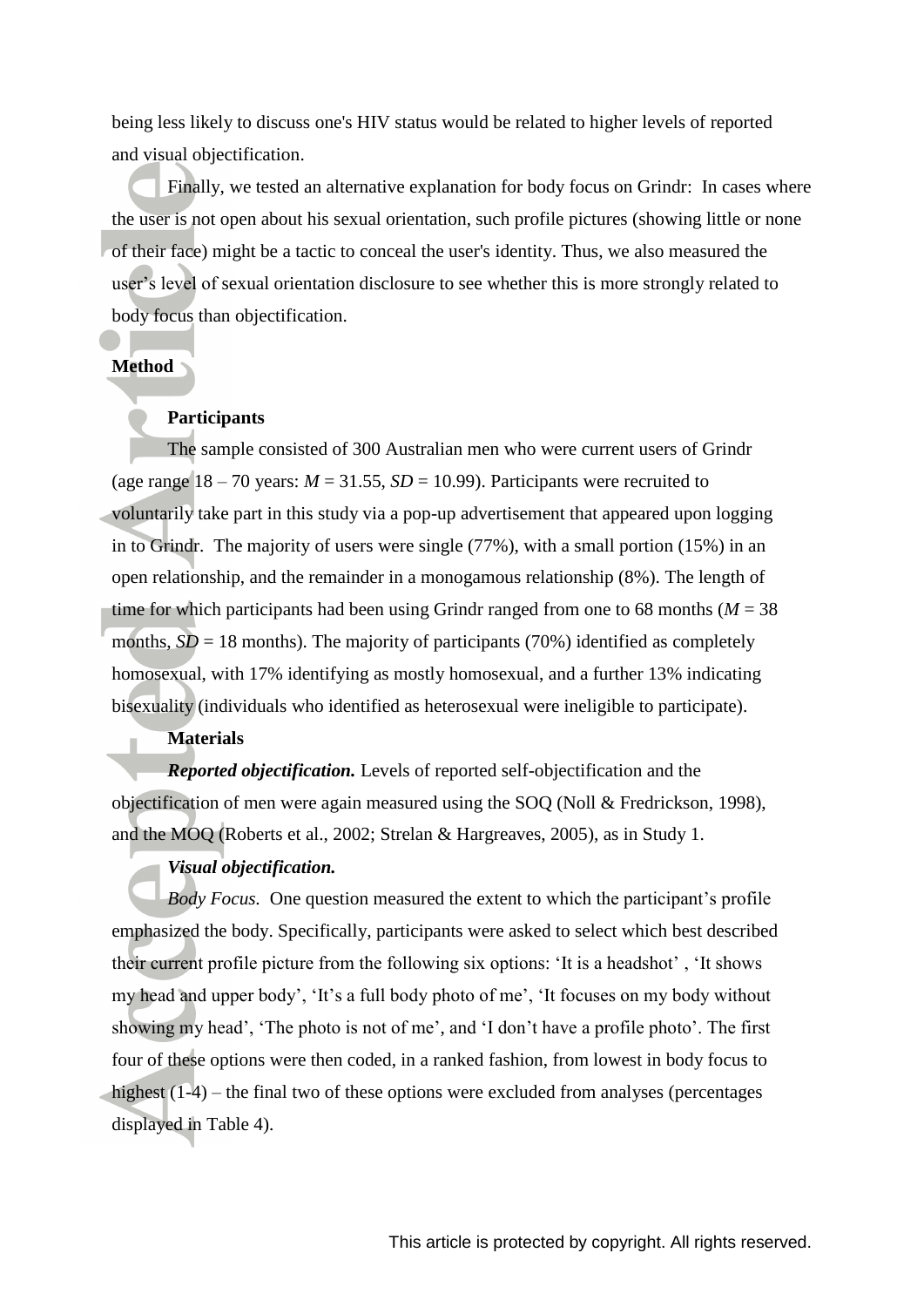*Sexualization.* We asked participants to describe their current profile picture in a sentence or two (providing details of where the photo was taken and what they are wearing) to ascertain whether or not participants presented themselves in a sexualized manner. These open-ended responses were subsequently blind double-coded (by the second and third author). Descriptions that indicated the participant was wearing clothes on their upper body were classified as 'clothed' and coded as '1'. Conversely, descriptions that indicated the participant was topless were coded as '0'. If participants did not indicate their clothing in the description but this information could be inferred (e.g., they described themselves as being in a swimming pool), then the inferred code was used. If participants did not mention their clothing in the description and it could not be inferred, then we did not code this variable for the participant. Across the two coders, inter-rater reliability was extremely high (Cohen's  $\kappa$  = .95), and inconsistencies were resolved by the first author.

*Grindr usage and history.* Three questions measured participants' history of Grindr use. First, participants indicated how long in months they had been using the application. Second, we asked participants how frequently they used Grindr (1 = *hardly ever*; 7 = *daily*). Third, participants were asked how frequently they used Grindr to find sex partners  $(1 = never; 5 = always).$ 

*Sexual orientation disclosure.* A single item assessed the extent to which participants had disclosed their sexual orientation to others: participants were asked to identify how 'out' they were on a scale ranging from 0 (*not at all*) to 100 (*completely*).

*Risky behaviors on Grindr.* We assessed four different types of risky behaviors relevant to the use of Grindr: frequency of engaging in unprotected sex with partners, frequency of finding sex partners on Grindr under the influence of drugs, frequency of finding sex partners under the influence of alcohol, and frequency of discussing HIV status with partners found on Grindr before engaging in sexual activities. All items were rated on a 5-point scale  $(1 = never; 5 = always)$ .

### **Procedure**

Participants responded to the advertisement on Grindr by following a link to the study, which was hosted by Qualtrics<sup>TM</sup>. Participants provided informed consent and then completed all of the measures described above - these measures were counterbalanced by the software hosting the experiment. Finally, the participants provided demographic information and then were debriefed.

-------------------------------------------------------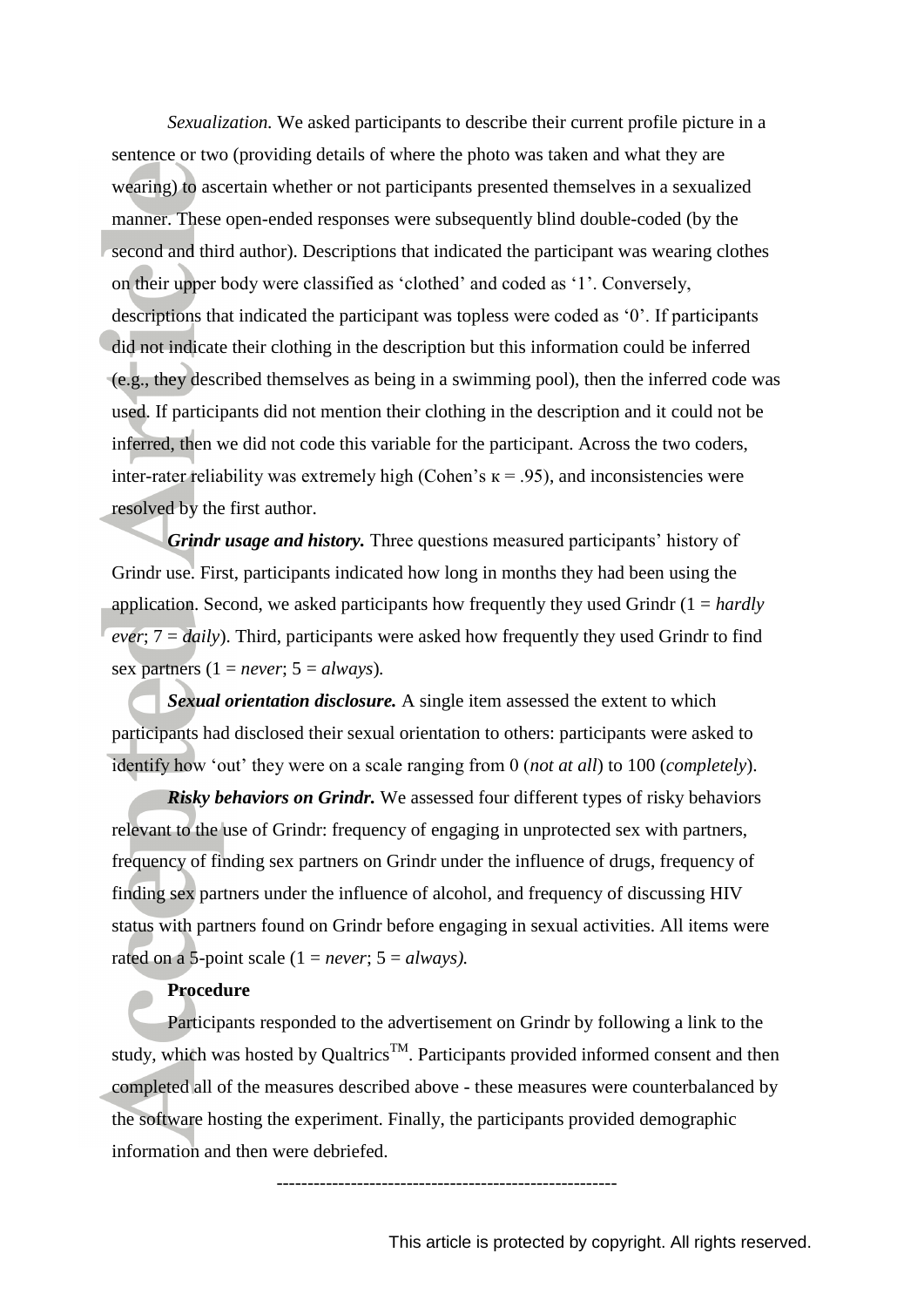### Table 4 about here

-------------------------------------------------------

# **Results**

Table 4 presents the frequencies of the visual self-objectification variables (i.e., body focus and sexualization), and the results of correlation analyses are presented in Table 5. Self- and other-objectification scores were moderately correlated, as were the scores for body focused and sexualized profiles. Sexualized profiles and reported selfobjectification were weakly correlated. No other correlations were significant.

### **Visual Self-Objectification**

To examine the impact of body focus and sexualization on reported objectification and behaviors, we compared (a) profiles with high body focus to those with low body focus, and (b) sexualized and non-sexualized profile pictures.

*Body focus.* Forty participants (13%) indicated that they either did not have a profile picture, or it was not of themselves, thus the reported analyses only include participants who reported that their Grindr profile picture was of themselves  $(n = 260)$ . We conducted a series of one-way between subjects ANOVAs to explore for differences in our variables of interest as a function of the level of body focus in the profile picture. The analysis exploring level of sexual orientation disclosure (i.e., 'outness') revealed significant differences between the groups,  $F(3, 256) = 5.25$ ,  $p =$ .002,  $\eta_p^2 = 0.06$ , and post hoc pairwise comparisons revealed that individuals with only their body on display in their profile picture  $(M = 59.77, SD = 39.04)$  were significantly less likely to be 'out' than individuals who displayed a headshot  $(M =$ 76.99,  $SD = 29.78$ ,  $p = .011$ ), their head and upper body ( $M = 77.42$ ,  $SD = 26.64$ ,  $p =$ .006), or their full body ( $M = 82.26$ ,  $SD = 23.73$ ,  $p = .003$ ). None of the other analyses reached significance (*p*s > .303). We also conducted Spearman's Rho correlation analyses to explore for non-parametric relationships between these variables, and contrary to our predictions, we found a weak but significant relationship between greater body focus and lesser frequency of unprotected sex with partners found on Grindr (see Table 5). Body focus was unrelated to all other factors, including self- and other-objectification scores (all *p*s > .213).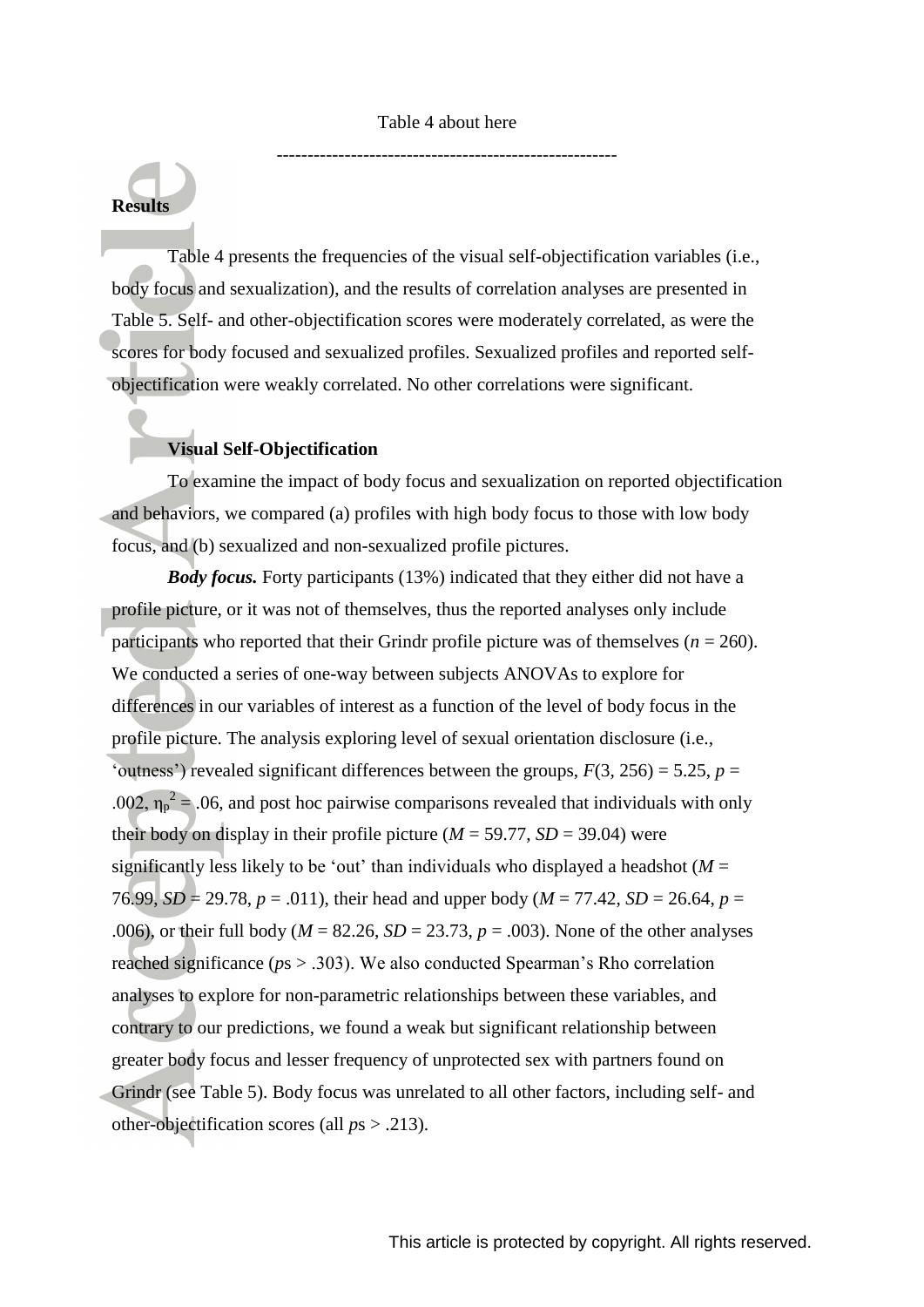*Sexualization.* The analyses reported only include participants for whom a clothing code could be determined (i.e.,  $n = 210$ ). In line with our predictions, an analysis of the data revealed that individuals with a sexualized profile picture were significantly higher in levels of self-objectification than individuals with a nonsexualized profile picture  $t(206) = 1.98$ ,  $p = .049$ , Cohen's  $d = 0.31$ . They were also significantly more likely to use Grindr to find sex partners  $t(206) = 2.37$ ,  $p = .019$ , Cohen's *d* = .37, but tended to be less likely to find sex partners under the influence of alcohol  $t(206) = -1.89$ ,  $p = .060$ , Cohen's  $d = -.28$ . All other variables were unrelated to sexualization (all *p*s > .237).

### **Reported Objectification**

*Self-objectification.* As shown in Table 5, and in line with our prediction, selfobjectification was associated with increased frequency of using Grindr to find sex partners, finding said partners under the influence of alcohol, a reduced frequency of discussing HIV status with partners, and greater disclosure of one's sexual orientation.

*Other-objectification.* Also in line with our predictions, greater objectification of men was associated with an increased frequency of using Grindr, an increased frequency of using Grindr to find sex partners, finding said partners under the influence of drugs, and a reduced frequency of discussing HIV status with partners prior to sexual activities, with the latter effect being marginally significant.

> ------------------------------------------------------- Table 5 about here

> -------------------------------------------------------

### **Discussion**

In this study, we aimed to explore how reported and visual objectification related to one another and impacted Grindr usage, risky sexual behavior, and self-disclosure. Overall, we found mixed evidence for our hypotheses. First, although we found the two visual objectification variables correlated with one another, as did reported self- and other-objectification scores, overall there was little relationship between reported and visual objectification. Body focus did not significantly correlate with either self- or otherobjectification, and sexualization only marginally correlated with SOQ scores.

Second, in terms of the relationship between objectification and the behavioral measures, reported and visual objectification were largely unrelated to frequency of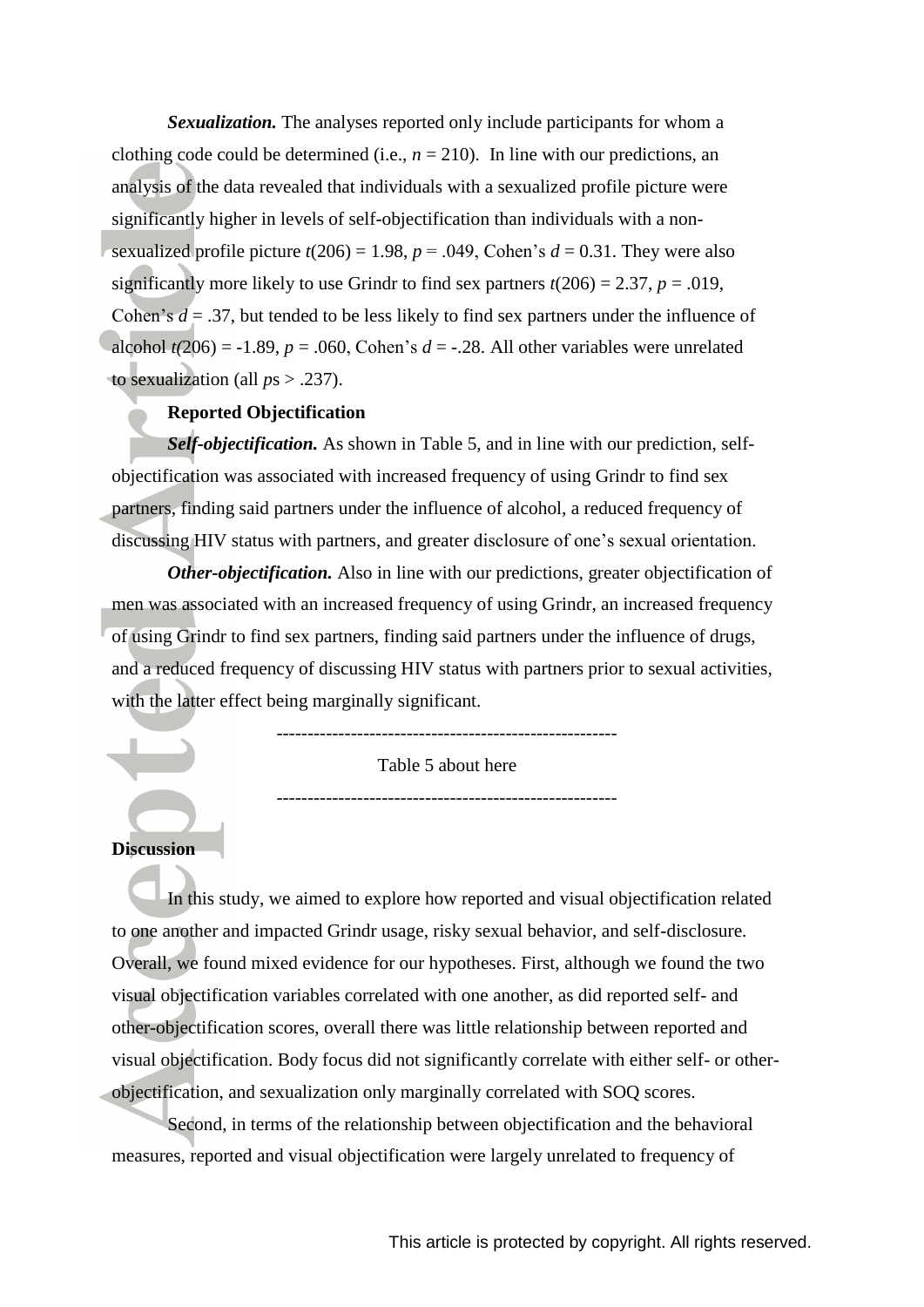Grindr use overall. However, profile sexualization, self-objectification, and otherobjectification scores were associated with a greater frequency of using Grindr to find sex partners. In regards to risky sexual behaviors, we found limited support for our hypotheses. Reported self- and other-objectification were correlated with a number of risky behaviors; however, although some relationships were in the predicted direction (e.g., self-objectification positively correlating with frequency of finding sex partners under the influence of alcohol), others were in the reverse direction to what we hypothesized (e.g., both self- and other-objectification negatively correlating with frequency of finding sex partners under the influence of drugs). Further, the visual objectification measures were largely unrelated to risky behaviors.

Finally, although we did not have concrete predictions regarding sexual orientation disclosure, we found that it was positively associated with sexualization and self-objectification, and that individuals not displaying their face in their profile picture disclose their sexual orientation less. Taken together, the findings provide some evidence that self- and other-objectification are related to increased Grindr usage and risky sexual behaviors. However, they demonstrate much less of an association between these behaviors and visual self-objectification in Grindr profiles. In particular, body focus was unrelated to the majority of variables tested, perhaps indicative of its purpose to conceal users' identity rather than to self-objectify.

### **General Discussion**

Despite the increased popularity of online dating applications on mobile phones, and their prevalence of use among MSM, little is known about how MSM present themselves in such contexts, and how this relates to their objectification, mating goals, and sexual behaviors. Based on the premise that Grindr use can be driven by short-term mating goals, we tested a series of objectification-relevant hypotheses across three studies. In Study 1, we found a relationship between Grindr usage and otherobjectification, whereby Grindr users were more likely to objectify men compared to MSM not using Grindr. In Study 2, we explored how mating goals may relate to visual self-objectification. We demonstrated that Grindr users with a short-term mating strategy were more likely to present themselves in a sexualized and body-focused manner, and that Grindr users with a long-term mating strategy (i.e., looking for a relationship) were less likely to do so. Finally, in Study 3, we found mixed support for predictions that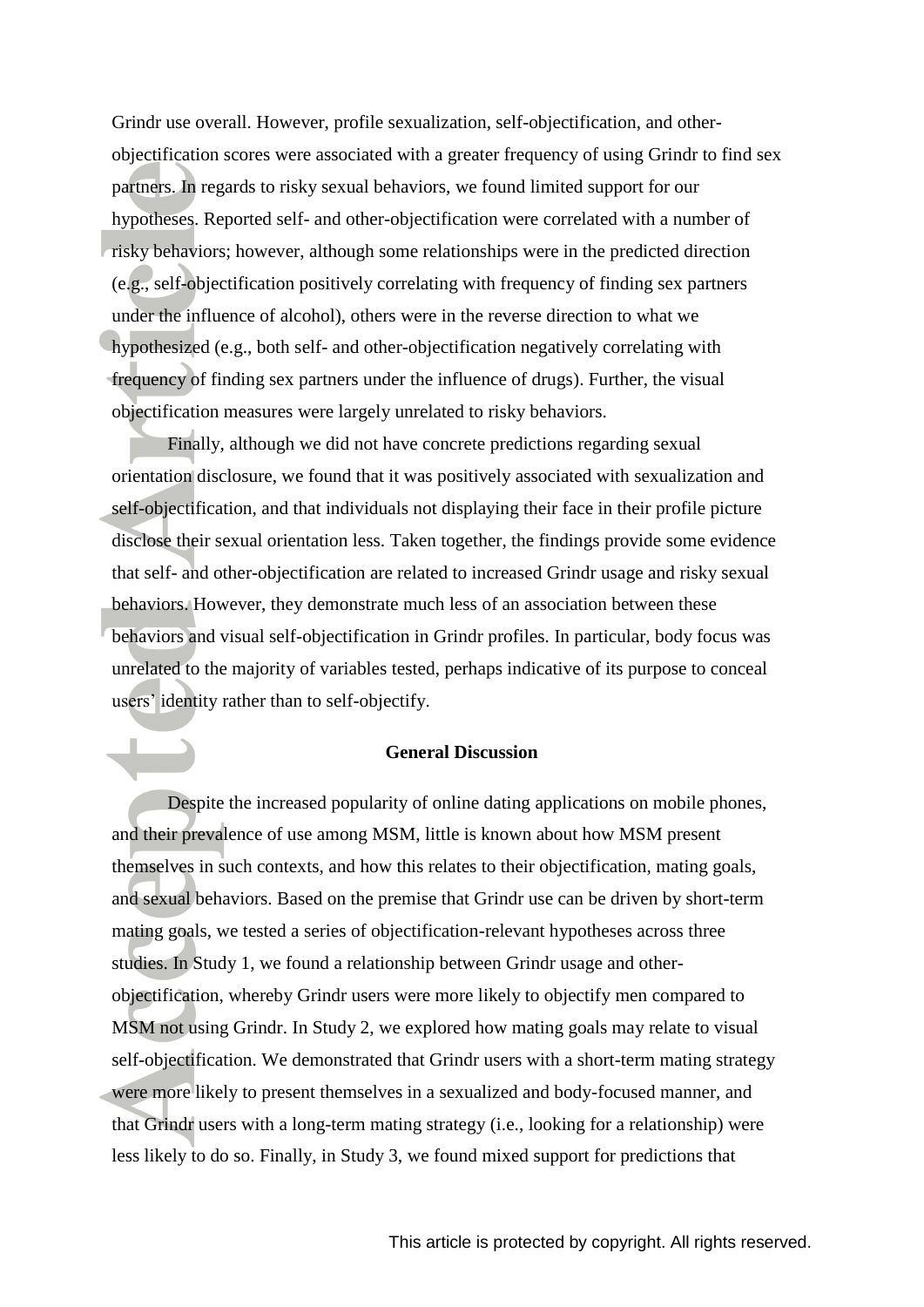visual and reported objectification were related to risky behaviors on Grindr, and little evidence overall of a relationship between visual and reported objectification.

Across the studies, we found support for the claim that viewing both the self and others in objectifying ways is related to short-term mating goals among MSM on Grindr. Reported self- and other-objectification scores were correlated with a higher frequency of using the app to find sexual partners, ostensibly a short-term mating strategy. Further, our content analysis revealed that men who were looking for short-term relationships on Grindr were more likely to present themselves in an objectifying way in their profile picture (i.e., by self-sexualizing or placing an emphasis on their body). Our findings extend on those by Confer et al. (2010), revealing that short-term mating orientations not only promote an objectifying view of potential mates, but also facilitate objectifying perceptions and presentations of the self.

Although objectification was related to short-term mating strategies on Grindr, such as using the app to find sexual partners, we found little evidence that it was related to unsafe sexual behaviors. We originally argued that, by virtue of facilitating a dehumanizing view of the self or other (e.g., Loughnan et al., 2010), objectification may be related to harmful sex practices. In other words, if a man views himself (or a sexual partner) in an objectifying way, then he may be less likely to engage in sexual practices that demonstrate concern for his own welfare (or the welfare of his partner). However, overall we found little evidence to support this claim. Visual self-objectification (i.e., profile picture sexualization and body focus) was largely unrelated to such practices, and findings were mixed for reported objectification (e.g., correlating negatively with frequency of discussing HIV status, but also negatively with frequency of finding sex partners under the influence of drugs). Overall, our findings suggest that although viewing oneself and one's partner as sexual objects facilitates using Grindr to find sexual partners, this does not translate into engaging in more risky behaviors.

Interestingly, as Study 3 revealed, there was little relationship between reported objectification scores (i.e., valuing bodily appearance over bodily competence) and objectifying self-presentation (i.e., self-sexualizing and emphasizing one's body). As predicted, the two reported measures of objectification (self- and other) correlated significantly with each other (Strelan & Hargreaves, 2005), as did the two self-presentation objectification measures. However, correlations between these measures were minimal, with the only marginally significant effect between SOQ and self-sexualization. Given that the two self-presentational strategies were visual forms of *self*-objectification, we potentially anticipated a stronger relationship with SOQ than other-objectification scores. However,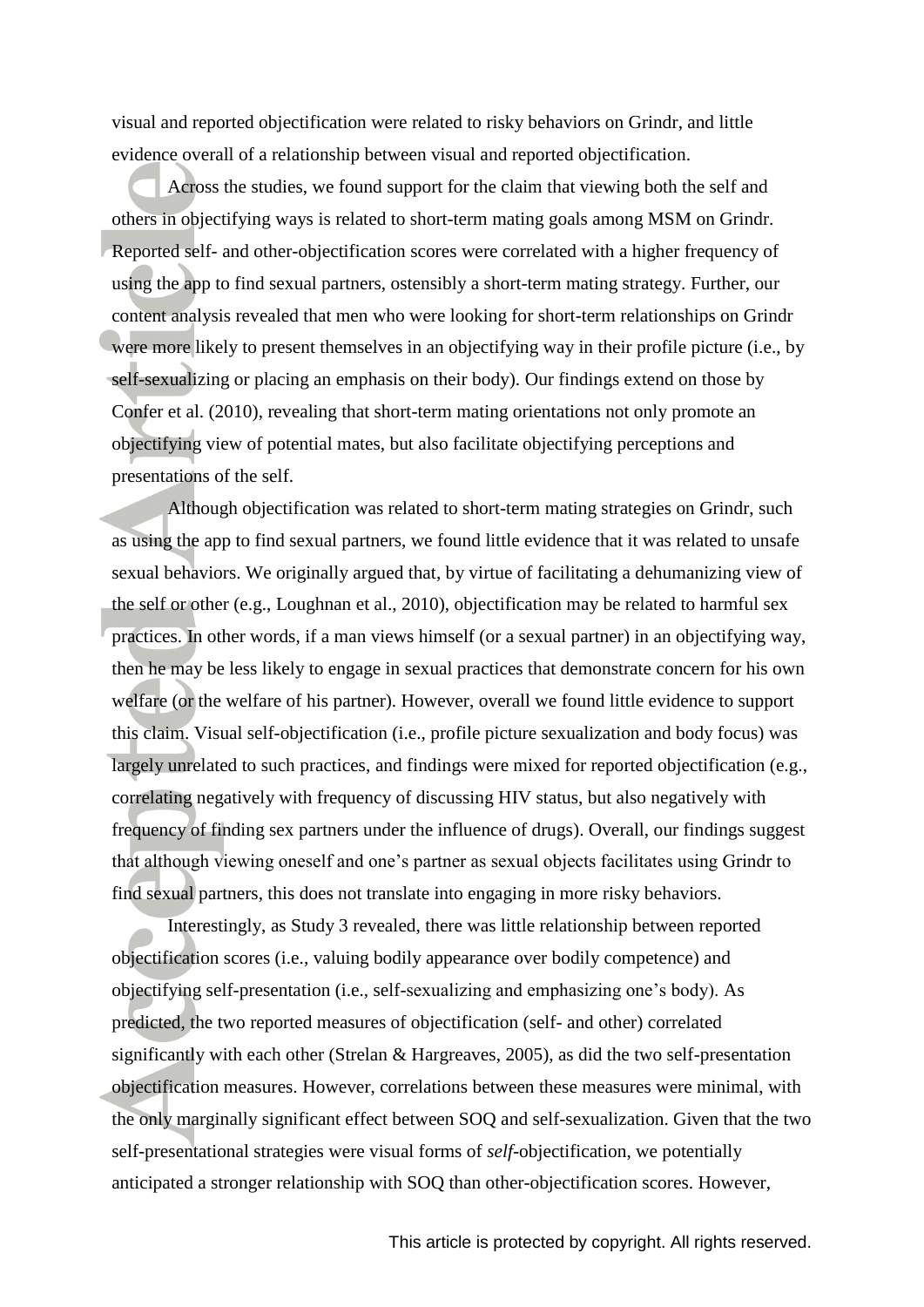overall the findings suggest that a general tendency to view the self in a more objectifying way does not necessarily lend itself to presenting the self in such a way in the specific context of Grindr profiles, at least for body focus. Indeed, it could well be that presenting oneself in a body-focused manner is more tied to non-disclosure of sexual orientation, stemming from a desire to conceal one's identity rather than from a tendency to self-objectify.

### **Limitations and Future Directions**

This paper presents the first empirical exploration of objectification within an online dating context and how this affects the online presentation and behaviors of MSM. However these studies have some limitations that warrant consideration when interpreting their findings. These limitations largely come from the specificities of the sample. For example, Grindr users represent a specific subset of MSM, and thus might differ from the wider gay population in specific ways. It has been argued that Grindr users are particularly homogenous in terms of certain social categories, specifically, being disproportionately Caucasian, young, educated, and stereotypically attractive (Zou & Fan, 2016). Given the nature of the app, users are also more likely to be single, and those who are not can be assumed to be in an open relationship or to be concealing their use of the application from their partner. Although this might limit the generalizability of the results to MSM as a whole, it does increase the ecological validity of the study. Similarly, the data presented in this paper might differ from data collected on a different geosocial networking application that is designed for a different subculture of men who have sex with men. *Scruff*, for example, is another application that is similar to Grindr, but is targeted to MSM who are typically older and hairier. Our Grindr-based findings might not be generalizable to all MSM, and thus interpretation of our findings should be with a level of caution.

The reported objectification levels reported in these studies might also have been amplified by the sexual nature of the application, resulting in contextual effects. For example, previous research has demonstrated that using sex goal priming techniques can increase or activate sexual objectification processes (e.g., Confer et al., 2010; Vaes, Paladino, & Puvia, 2011). Although not all men on Grindr are trying to find sex, it is a very sexualized online environment. When individuals log into Grindr (in the case of Study 2) or are asked to think about their Grindr usage (in the case of Study 3), they may therefore have been primed with a type of sex goal activation, resulting in augmented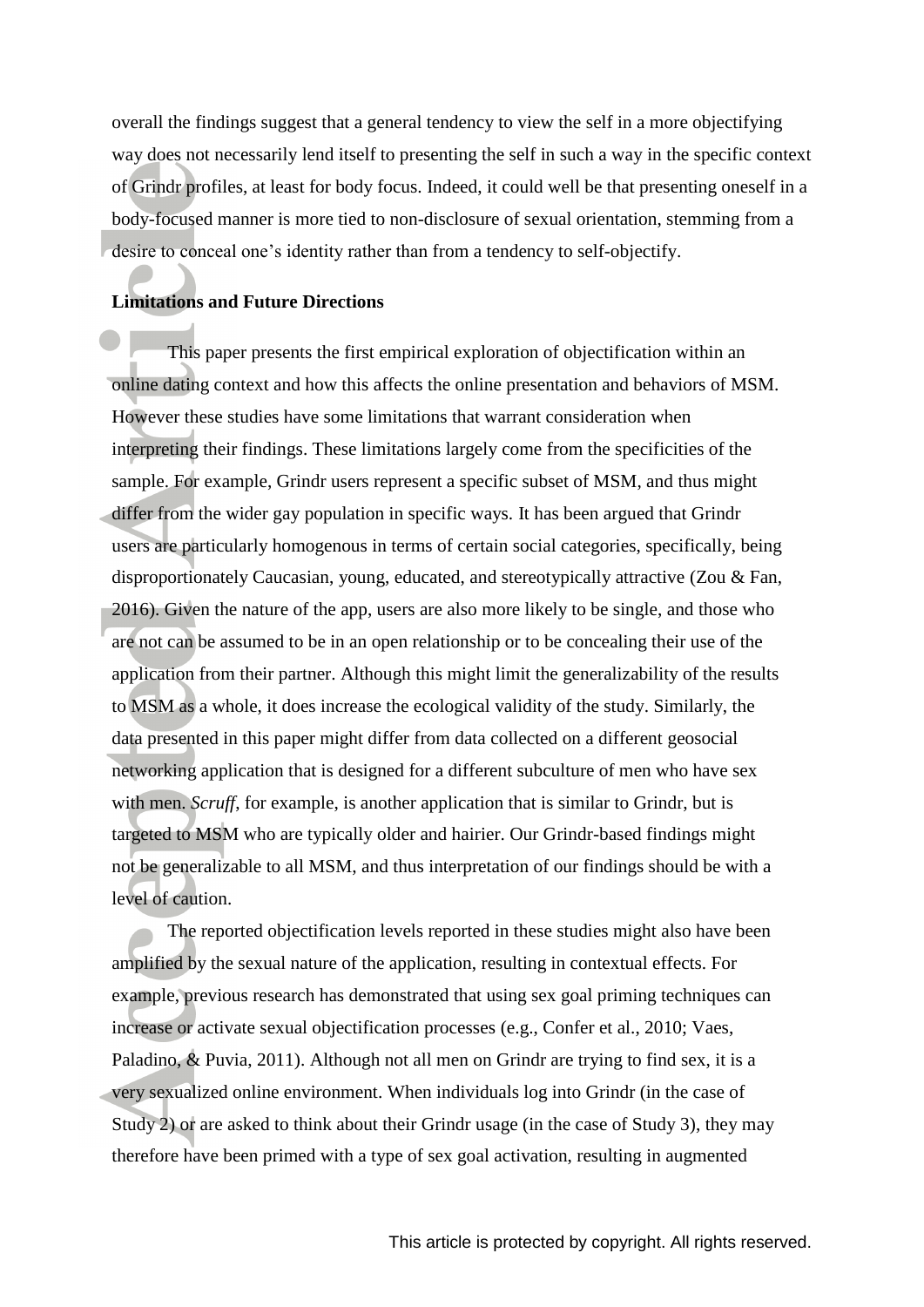objectification processes. As such, the data presented within might not represent how these Grindr users would present offline. Although this warrants consideration, it does not impact the interpretations of the main hypotheses of this study.

This set of findings leaves several pathways for exploration. One primary limitation of this paper is the assumption that people reporting 'right now' on their Grindr profile are indeed oriented toward short-term mating goals. We did not measure long- or short-term mating interests to assess this assumption. Future work could empirically establish that link. An interesting avenue for future work may be to experimentally manipulate the variables in question to explore for causal relationships, for example, whether inducing a short-term mating orientation changes online presentation and behaviors among MSM. Finally, future work could examine other online dating apps that have less of a short-term mating focus (e.g., match.com) to examine if objectification occurs to the same extent in such contexts.

### **Concluding Remarks**

Although much research has explored the tendency to objectify the self and others, little research has examined how objectification is manifested in online selfpresentation or how this relates to mating orientations. Given the increases in popularity of online dating apps, and their potential for facilitating short-term sexual encounters, it is imperative to understand how objectification and related behaviors occur in online setting. Apps such as Grindr have the potential to be an important tool in the application of sexual health interventions and the education of safer-sex behaviors. For example, Grindr recently added a menu element where people can disclose their HIV status (e.g., 'negative', 'positive', and 'undetectable') and an information button next to it explaining what these categories mean and where people can have access to relevant information. We believe that further research into the interplay of objectification processes online with both risky and non-risky sexual behaviors is a vital step in how psychology can contribute to contemporary social issues surrounding sexuality and sexual health.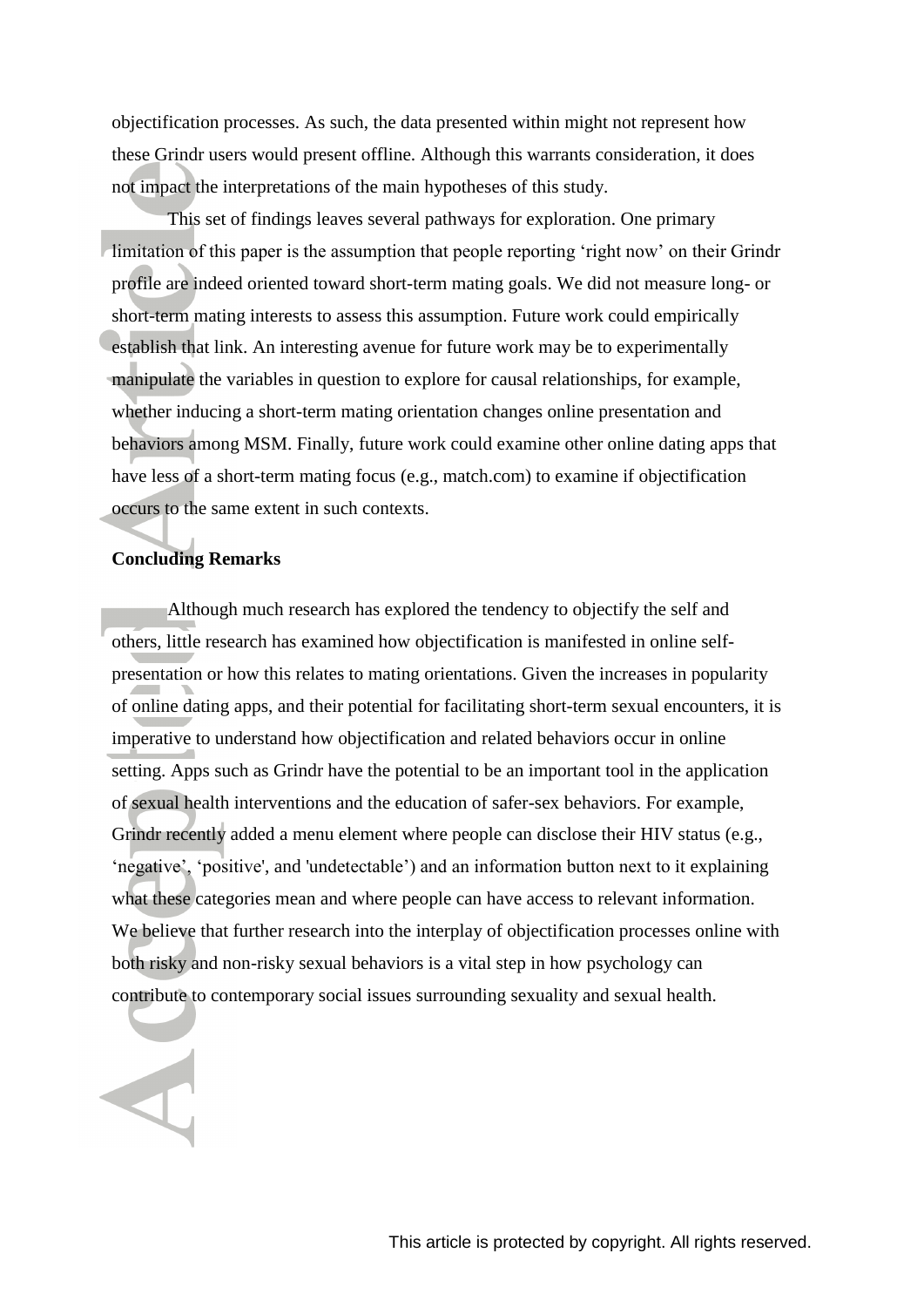### References

- Agliata, D., & Tantleff-Dunn, S. (2004). The impact of media exposure of male's body image. *Journal of Social and Clinical Psychology, 23*, 7-22. doi:10.1521/jscp.23.1.7.26988
- Archer, D., Iritani, B., Kimes, D. D., & Barrios, M. (1983). Face-ism: Five studies of sex differences in facial prominence. *Journal of Personality and Social Psychology, 45*, 725-735. doi:10.1037/0022-3514.45.4.725
- Aubrey, J. S., & Frisby, C. M. (2011). Sexual objectification in music videos: A content analysis comparing gender and genre. *Mass Communication and Society, 14*, 475-501. doi:10.1080/15205436.2010.513468
- Bartky, S. L. (1990). *Femininity and domination: Studies in the phenomenology of oppression.* Routledge, New York, NY.
- Burrell, E. R., Pines, H. A., Robbie, E., Coleman, L., Murphy, R. D., Hess, K. L., & Gorbach, P. M. (2012). Use of the location-based social networking application GRINDR as a recruitment tool in rectal microbicide development research. *AIDS and Behavior, 16*, 1816-1820. doi:10.1007/s10461-012-0277-z
- Confer, J. C., Perilloux, C., & Buss, D. M. (2010). More than just a pretty face: men's priority shifts toward bodily attractiveness in short-term versus long-term mating contexts. *Evolution and Human Behavior, 31*, 348-353. doi:10.1016/j.evolhumbehav.2010.04.002
- Dakanalis, A., Di Mattei, V. E., Bagliacca, E. P., Prunas, A., Sarno, L., Riva, G., & Zanetti, M. A. (2012). Disordered eating behaviors among Italian men: Objectifying media and sexual orientation differences. *Eating Disorders, 20*, 356-367. doi:10.1080/10640266.2012.715514
- Deaux, K., & Hanna, R. (1984). Courtship in the personals column: The influence of gender and sexual orientation. *Sex Roles, 11*, 363-375. doi:10.1007/BF00287465
- Duggan, S. J., & McCreary, D. R. (2004). Body image, eating disorders, and the drive for muscularity in gay and heterosexual men: The influence of media images. *Journal of Homosexuality, 47*, 45-58. doi:10.1300/J082v47n03\_03
- Engeln-Maddox, R., Miller, S. A., & Doyle, D. M. (2011). Tests of objectification theory in gay, lesbian, and heterosexual community samples: Mixed evidence for proposed pathways. *Sex Roles, 65*, 518-532. doi: 10.1007/s11199-011-9958-8
- Eslen-Ziya, H., & Koc, Y. (2016). Being a gay man in Turkey: Internalised sexual prejudice as a function of prevalent hegemonic masculinity perceptions. *Culture, Health & Sexuality*, 1-13. doi:10.1080/13691058.2015.1133846
- Fredrickson, B. L., & Roberts, T. A. (1997). Objectification theory. *Psychology of Women Quarterly, 21*, 173-206. doi:10.1111/j.1471-6402.1997.tb00108.x
- Gervais, S. J., Vescio, T. K., & Allen, J. (2011). When what you see is what you get The consequences of the objectifying gaze for women and men. *Psychology of Women Quarterly, 35*, 5-17. doi:10.1177/0361684310386121
- Gettelman, T. E., & Thompson, J. K. (1993). Actual differences and stereotypical perceptions in body image and eating disturbance: A comparison of male and female heterosexual and homosexual samples. *Sex Roles, 29*(7-8), 545-562. doi:10.1007/BF00289327
- Global Web Index. (2015). Location-Based Dating Apps Trend Report. Retrieved from https://app.globalwebindex.net/products/report/location-based-dating-apps-trendreport-q1-2015
- Gonzales, M. H., & Meyers, S. A. (1993). " Your Mother Would Like Me": Self-Presentation in the Personals Ads of Heterosexual and Homosexual Men and Women. *Personality and Social Psychology Bulletin, 19*, 131-142. doi:10.1177/0146167293192001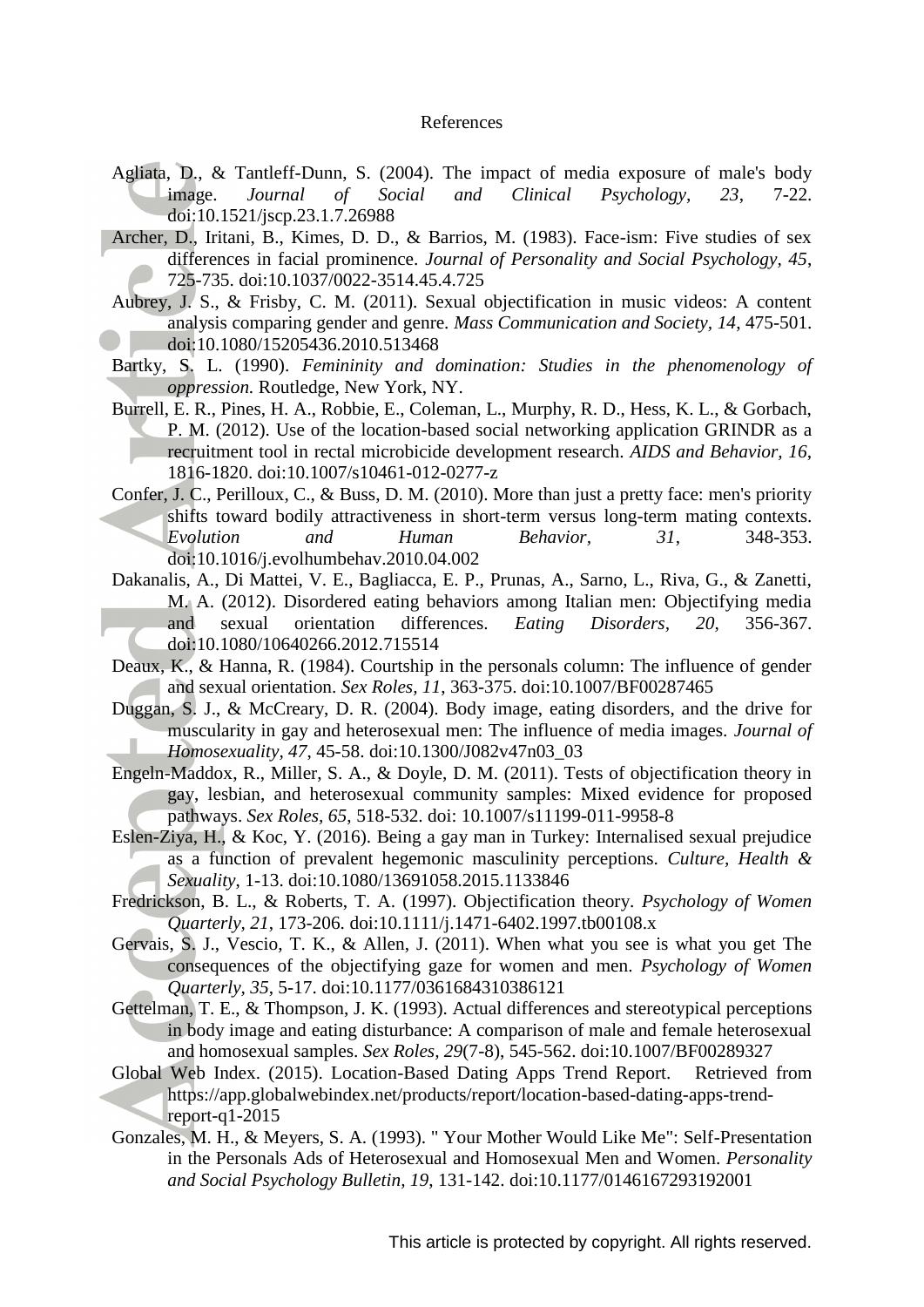- Gray, K., Knobe, J., Sheskin, M., Bloom, P., & Barrett, L. F. (2011). More than a body: mind perception and the nature of objectification. *Journal of Personality and Social Psychology, 101*, 1207-1220. doi:10.1037/a0025883
- Gudelunas, D. (2012). There's an app for that: The uses and gratifications of online social networks for gay men. *Sexuality & Culture, 16*(4), 347-365. doi:10.1007/s12119-012- 9127-4
- Haferkamp, N., Eimler, S. C., Papadakis, A.-M., & Kruck, J. V. (2012). Men are from Mars, women are from Venus? Examining gender differences in self-presentation on social networking sites. *Cyberpsychology, Behavior, and Social Networking, 15*(2), 91-98. doi:10.1089/cyber.2011.0151
- Hall, P. C., West, J. H., & McIntyre, E. (2012). Female self-sexualization in MySpace. com personal profile photographs. *Sexuality & Culture, 16*(1), 1-16. doi: 10.1007/s12119- 011-9095-0
- Hebl, M. R., King, E. B., & Lin, J. (2004). The swimsuit becomes us all: Ethnicity, gender, and vulnerability to self-objectification. *Personality and Social Psychology Bulletin, 30*, 1322-1331.
- Hill, M. S., & Fischer, A. R. (2008). Examining objectification theory: Lesbian and heterosexual women's experiences with sexual-and self-objectification. *The Counseling Psychologist, 36*, 745-776. doi:10.1177/0011000007301669
- Holland, E., & Haslam, N. (2013). Worth the weight: The objectification of overweight versus thin targets. *Psychology of Women Quarterly, 37*, 462-468. doi:10.1177/0361684312474800
- Koc, Y. (2016). Grindr as a participant recruitment tool for research with men who have sex with men. *International Psychology Bulletin, 20*, 27-30.
- Kozak, M., Frankenhauser, H., & Roberts, T.-A. (2009). Objects of desire: Objectification as a function of male sexual orientation. *Psychology of Men & Masculinity, 10*, 225-230. doi:10.1037/a0016257
- Kozee, H. B., & Tylka, T. L. (2006). A test of objectification theory with lesbian women. *Psychology of Women Quarterly, 30*, 348-357. doi:10.1111/j.1471-6402.2006.00310.x
- Leit, R. A., Gray, J. J., & Pope, H. G. (2002). The media's representation of the ideal male body: A cause for muscle dysmorphia? *International Journal of Eating Disorders, 31*(3), 334-338. doi:10.1002/eat.10019
- Lombard, M., Snyder-Duch, J., & Bracken, C. C. (2002). Content analysis in mass communication: Assessment and reporting of intercoder reliability. *Human Communication Research, 28*, 587-604. doi:10.1111/j.1468-2958.2002.tb00826.x
- Loughnan, S., Haslam, N., Murnane, T., Vaes, J., Reynolds, C., & Suitner, C. (2010). Objectification leads to depersonalization: The denial of mind and moral concern to objectified others. *European Journal of Social Psychology, 40*, 709-717. doi:10.1002/ejsp.755
- Martins, Y., Tiggemann, M., & Kirkbride, A. (2007). Those speedos become them: The role of self-objectification in gay and heterosexual men's body image. *Personality and Social Psychology Bulletin, 33*, 634-647. doi:10.1177/0146167206297403
- Moradi, B., & Huang, Y. P. (2008). Objectification theory and psychology of women: A decade of advances and future directions. *Psychology of Women Quarterly, 32*, 377- 398. doi:10.1111/j.1471-6402.2008.00452.x
- Morrison, M. A., Morrison, T. G., & Sager, C.-L. (2004). Does body satisfaction differ between gay men and lesbian women and heterosexual men and women?: A metaanalytic review. *Body Image, 1*, 127-138. doi:10.1016/j.bodyim.2004.01.002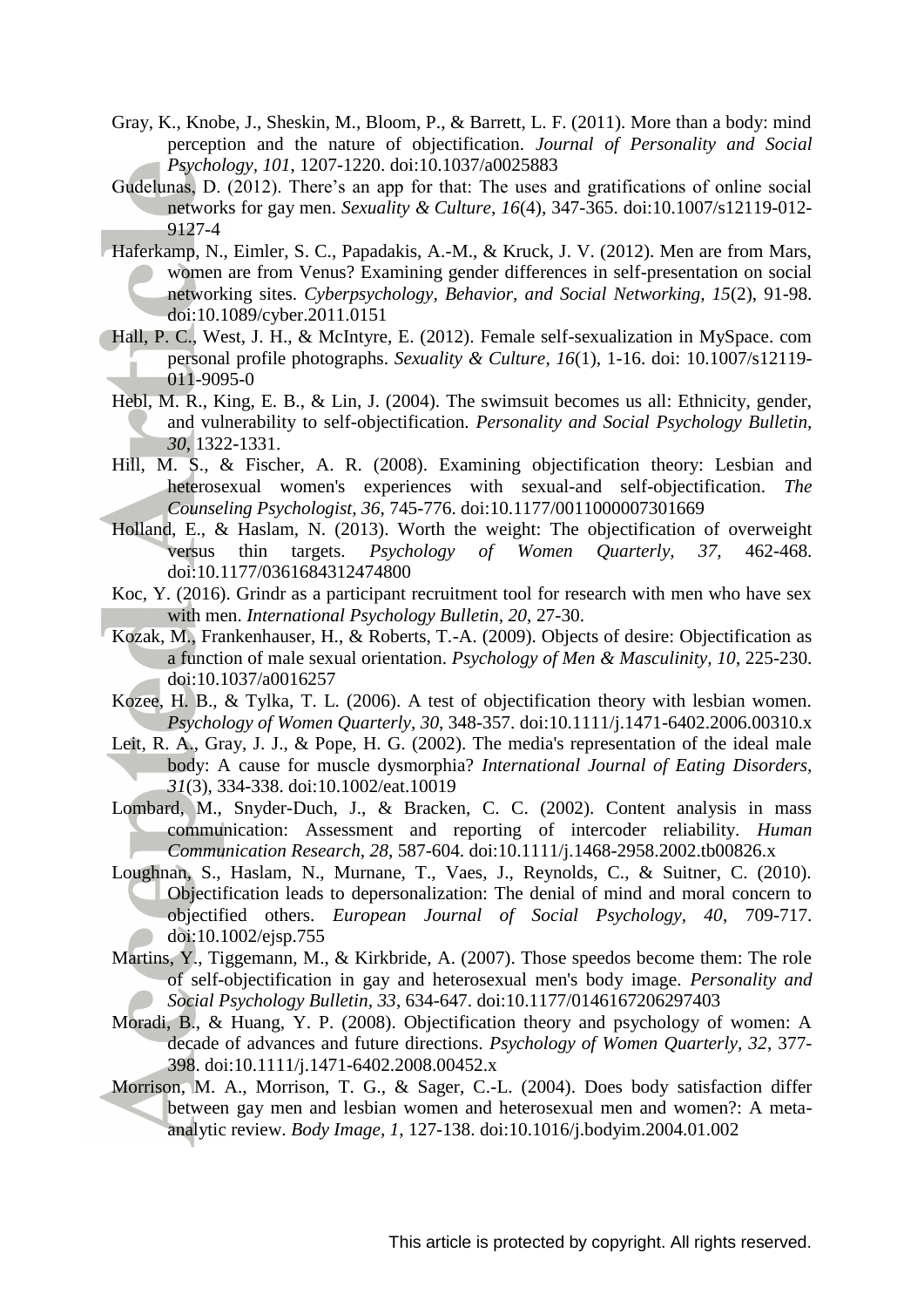- Noll, S. M., & Fredrickson, B. L. (1998). A mediational model linking self‐objectification, body shame, and disordered eating. *Psychology of Women Quarterly, 22*, 623-636. doi:10.1111/j.1471-6402.1998.tb00181.x
- Pew Research Centre. (2016, February ). 15% of American adults have used online dating sites or mobile dating apps. Retrieved from http://www.pewinternet.org/files/2016/02/PI\_2016.02.11\_Online-Dating\_FINAL.pdf
- Rosenfeld, M. J., & Thomas, R. J. (2012). Searching for a mate the rise of the internet as a social intermediary. *American Sociological Review, 77*, 523-547. doi:10.1177/0003122412448050
- Sergios, P. A., & Cody, J. (1985). Physical attractiveness and social assertiveness skills in male homosexual dating behavior and partner selection. *The Journal of Social Psychology, 125*(4), 505-514. doi:10.1080/00224545.1985.9713531
- Siever, M. D. (1994). Sexual orientation and gender as factors in socioculturally acquired vulnerability to body dissatisfaction and eating disorders. *Journal of Consulting and Clinical Psychology, 62*, 252-260. doi:10.1037/0022-006X.62.2.252
- Silberstein, L. R., Mishkind, M. E., Striegel-Moore, R. H., Timko, C., & Rodin, J. (1989). Men and their bodies: a comparison of homosexual and heterosexual men. *Psychosomatic Medicine, 51*, 337-346. doi:10.1097/00006842-198905000-00008
- Strano, M. M. (2008). User descriptions and interpretations of self-presentation through Facebook profile images. *Cyberpsychology: Journal of Psychosocial Research on Cyberspace,* 2, article 5. Retrieved from https://cyberpsychology.eu/article/view/4212/3253
- Strelan, P., & Hargreaves, D. (2005). Reasons for exercise and body esteem: Men's responses to self-objectification. *Sex Roles, 53*, 495-503. doi:10.1007/s11199-005-7137-5
- Swami, V., & Tovée, M. J. (2008). The muscular male: A comparison of the physical attractiveness preferences of gay and heterosexual men. *International Journal of Men's Health, 7*, 59-71. doi:10.3149/jmh.0701.59
- Thompson, J., & Cafri, G. E. (2007). *The muscular ideal: Psychological, social, and medical perspectives*: American Psychological Association: Washington, DC.
- Tiggemann, M., Martins, Y., & Kirkbride, A. (2007). Oh to be lean and muscular: Body image ideals in gay and heterosexual men. *Psychology of Men & Masculinity, 8*, 15- 24. doi:10.1037/1524-9220.8.1.15
- Vaes, J., Paladino, P., & Puvia, E. (2011). Are sexualized women complete human beings? Why men and women dehumanize sexually objectified women. *European Journal of Social Psychology, 41*, 774-785. doi:10.1002/ejsp.824
- Woo, J. (2013). *Meet Grindr: How One App Changed the Way we Connect*. Toronto, Canada: Lulu.com.
- Yean, C., Benau, E., Dakanalis, A., Hormes, J. M., Perone, J., & Timko, A. (2013). The relationship of sex and sexual orientation to self-esteem, body shape satisfaction, and eating disorder symptomatology. *Frontiers in Psychology, 4*, article 887. doi:10.3389/fpsyg.2013.00887
- Yelland, C., & Tiggemann, M. (2003). Muscularity and the gay ideal: Body dissatisfaction and disordered eating in homosexual men. *Eating behaviors, 4*, 107-116. doi:10.1016/S1471-0153(03)00014-X
- Zou, H., & Fan, S. (2016). Characteristics of men who have sex with men who use smartphone geosocial networking applications and implications for HIV interventions: A systematic review and meta-analysis. *Archives of Sexual Behavior*, 1- 10. doi:10.1007/s10508-016-0709-3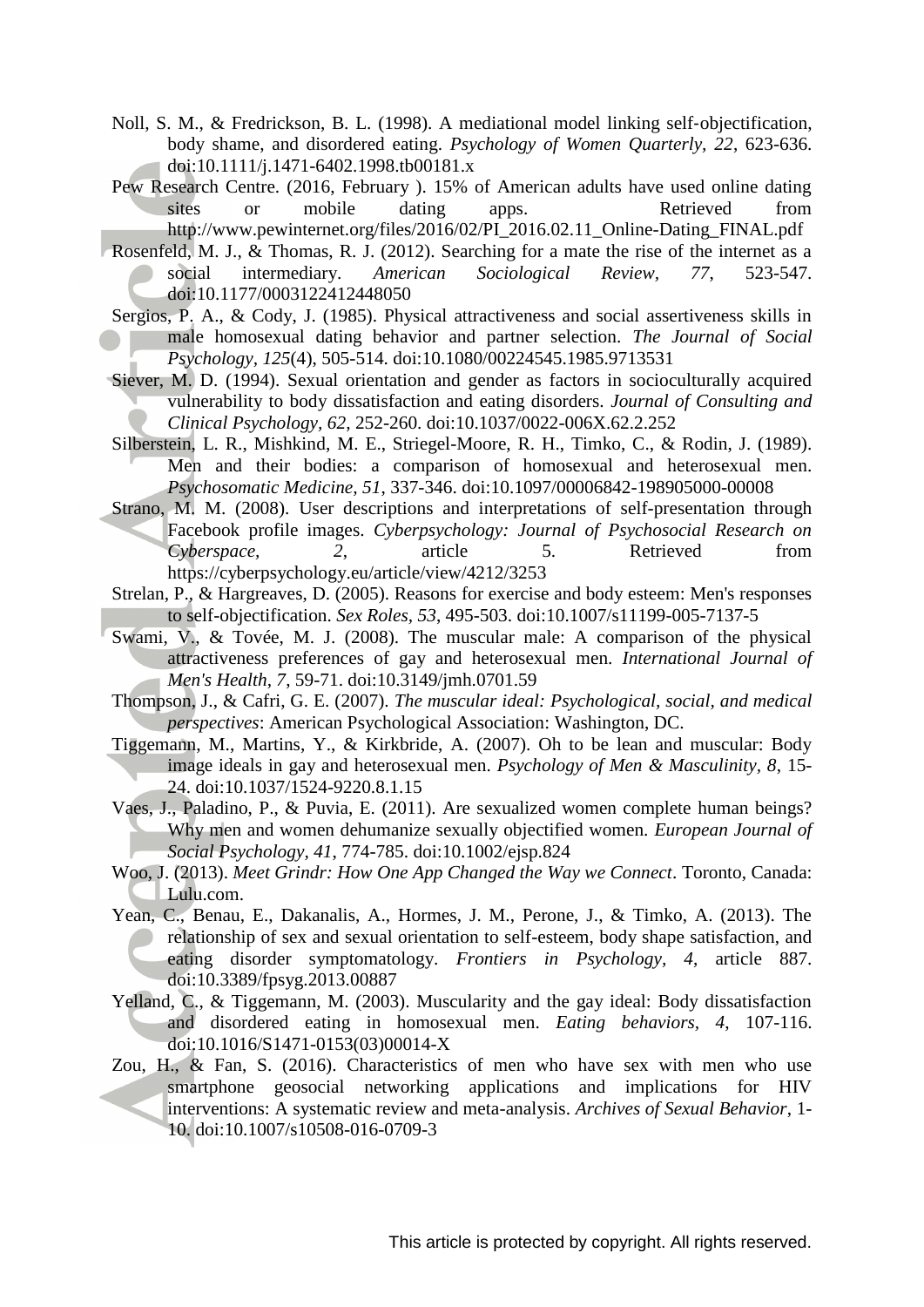### Table 1

| Variable             | Clothed      | <b>Shirtless</b> | Total                    | Statistic statement                             |
|----------------------|--------------|------------------|--------------------------|-------------------------------------------------|
|                      |              |                  |                          |                                                 |
| Body focus index     | .49(.23)     | .73(.25)         |                          | $t(1395) = 17.49, p < .001, d_{Cohen} = 0.86**$ |
| Age                  | 29.21 (7.70) | 29.55(7.15)      | $\overline{\phantom{a}}$ | $t(1141) = -.69, p = .488, d_{Cohen} = 0.04$    |
|                      |              |                  |                          |                                                 |
| Ethnicity            |              |                  |                          |                                                 |
| Caucasian            | 575          | 227              | 802                      | $\chi^2(1) = 151.00, p < .001$                  |
| Asian                | 112          | 65               | 177                      | $\chi^2(1) = 12.48, p < .001$                   |
| Middle Eastern       | 9            | 3                | 12                       | $\chi^2(1) = 3.00, p = .080$                    |
| Latino               | 15           | 9                | 24                       | $\chi^2(1) = 1.50, p = .227$                    |
| Other <sup>a</sup>   | 66           | 37               | 103                      | $\chi^2(1) = 7.686, p = .006$                   |
| Did not disclose     | 206          | 76               | 282                      | $\chi^2(1) = 59.92, p < .001$                   |
| Relationship status  |              |                  |                          |                                                 |
| Single               | 610          | 238              | 848                      | $\chi^2(1) = 163.19, p < .001$                  |
| Partnered            | 41           | 16               | 57                       | $\chi^2(1) = 10.97, p < .001$                   |
| Open relationship    | 20           | 12               | 32                       | $\chi^2(1) = 2.00, p = .157$                    |
| $Other^b$            | 8            | $\overline{c}$   | 10                       | $\chi^2(1) = 3.60, p = .058$                    |
| Did not disclose     | 303          | 149              | 452                      | $\chi^2(1) = 52.47, p < .001$                   |
| Total                |              |                  |                          |                                                 |
| <b>Entire Sample</b> | 983          | 417              | 1400                     | $\chi^2(1) = 228.18, p < .001$                  |

*Mean (SD) or Frequency of Variables Used in Content Analysis as a Function of Demographic Information Available on Grindr Profile (N=1400; Study 2).*

*Note*: Body focus index is ratio level of measurement; Clothing index is ordinal level of measurement (scores represent frequency of clothed profiles); Significant statistical statements are presented in boldface; Other<sup>a</sup> is constituted of respondents identifying as Black, South Asian, mixed race or other  $(n \text{'s} = 5, 8, 73, \& 16,$  respectively); Other<sup>b</sup> is constituted of respondents who indicated they were dating, married, exclusive, discreet, or committed  $(n's = 6, 1, 1, 1, \& 1,$  respectively).

ACC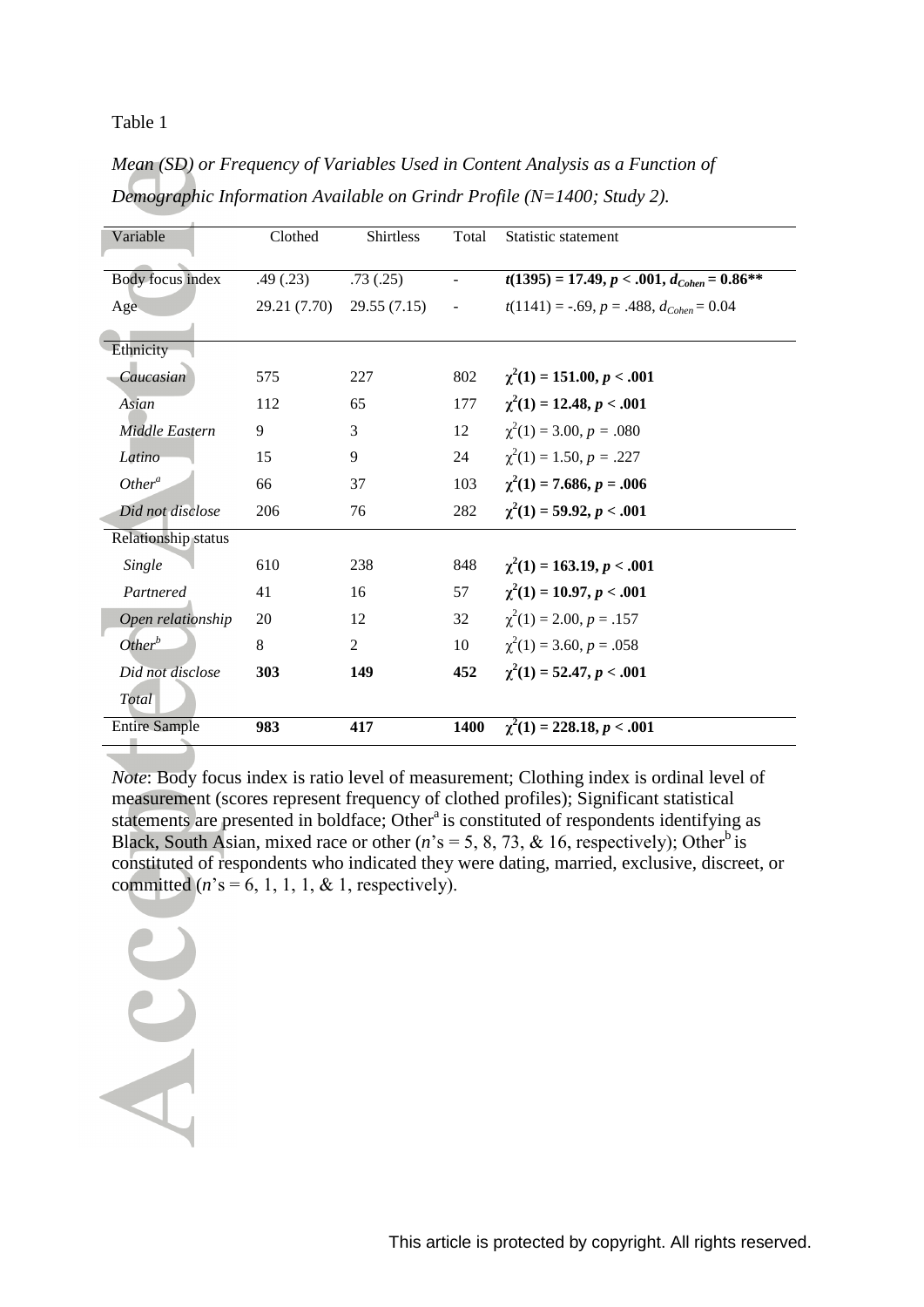Table 2

*Coefficients of the Model Predicting Sexualized Content of Profile Picture [Bootstrap Confidence Intervals Based on 1000 Sample] from Reported Purpose for Using Grindr (N=1400; Study 2).*

|                      | B        | SEb   | 95% CI for Odds Ratio |             |       | Wald   | $\boldsymbol{p}$ |
|----------------------|----------|-------|-----------------------|-------------|-------|--------|------------------|
|                      |          |       | Lower                 | <i>Odds</i> | Upper |        |                  |
| Constant             | $-0.819$ | 0.136 |                       | .441        |       |        |                  |
| <b>Chats</b>         | $-0.297$ | 0.141 | 1.021                 | 1.346       | 1.775 | 4.426  | .035             |
| Dates                | 0.031    | 0.149 | 0.725                 | 0.970       | 1.298 | 0.010  | .836             |
| <b>Friends</b>       | $-0.545$ | 0.158 | 1.266                 | 1.725       | 2.349 | 11.950 | .001             |
| Networking           | 0.048    | 0.134 | 0.733                 | 0.954       | 1.240 | 0.125  | .724             |
| <b>Relationships</b> | $-0.363$ | 0.139 | 1.095                 | 1.438       | 1.889 | 6.809  | .009             |
| <b>Right Now</b>     | 0.918    | 0.127 | 0.311                 | 0.399       | 0.513 | 51.965 | $-.001$          |

*Notes*: Significant predictors and their statistics are presented in boldface; CI = confidence interval; Final model  $\chi^2(6) = 114.40$ ,  $p < .001$ ; This model predicts if the individual portrayed in the profile is shirtless (vs. fully clothed).

Accepte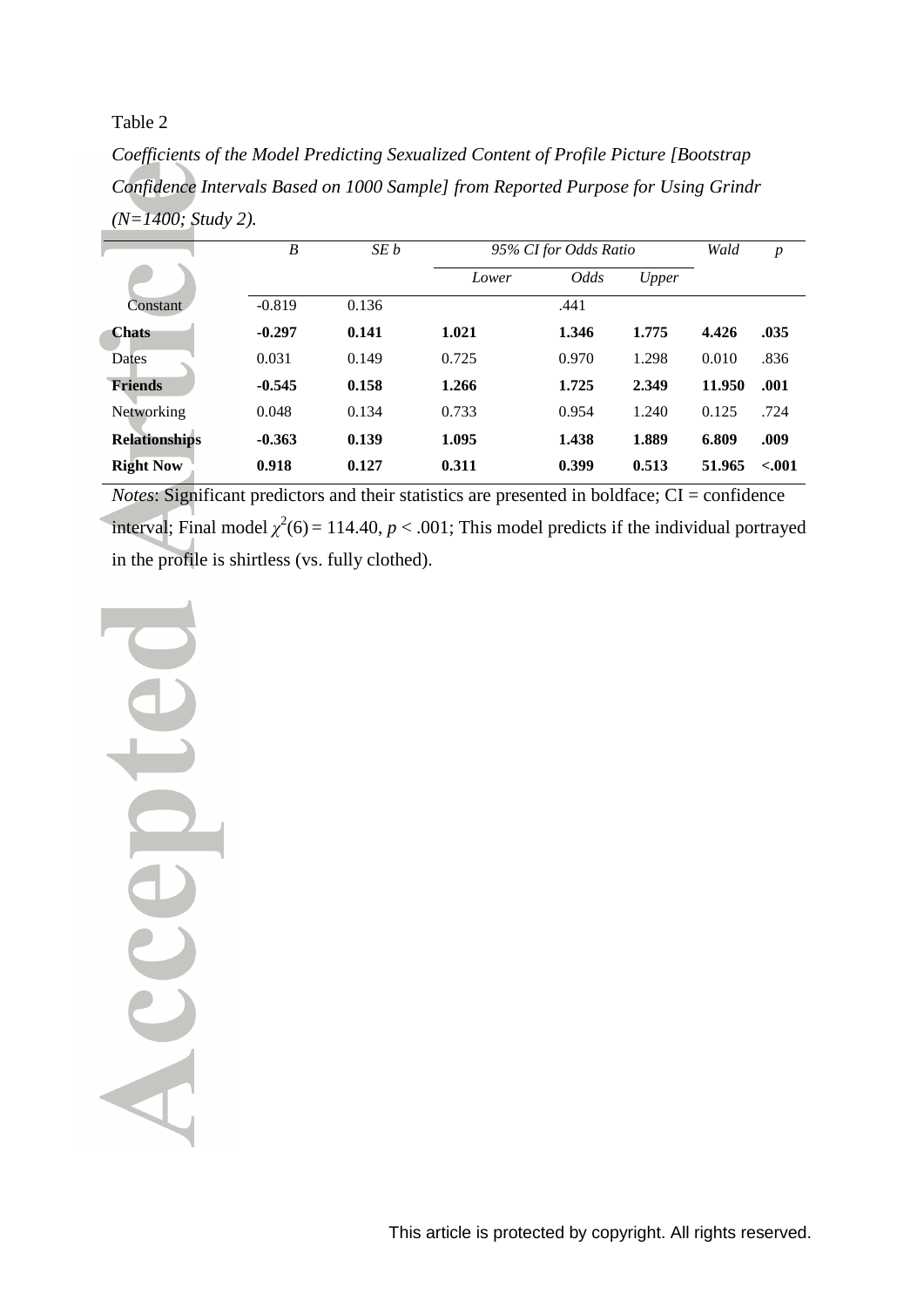Table 3

*Unstandardised (B) and Standardised (β) Regression Coefficients, and Semi-Partial Correlations for Predictors in a Multiple Regression Model Predicting the Body Focus Index from Reported Reasons for using Grindr (N=1400; Study 2).*

|                      | <i>B</i> [95% CI]               | SE B |          | $\boldsymbol{p}$ | Sr      |
|----------------------|---------------------------------|------|----------|------------------|---------|
| Constant             | 99.601 [99.56, 99.64]           | .021 |          |                  |         |
| <b>Chats</b>         | $-0.014$ [ $-0.045$ , $0.017$ ] | .016 | $-0.024$ | .388             | $-.022$ |
| Dates                | $-0.005$ [ $-0.037, 0.027$ ]    | .016 | $-0.009$ | .764             | $-.008$ |
| <b>Friends</b>       | $-0.085$ [0.121, $-0.049$ ]     | .018 | $-0.132$ | $-.001$          | $-119$  |
| Networking           | $0.011$ [-0.070, 0.039]         | .014 | 0.021    | .437             | .020    |
| <b>Relationships</b> | $-0.041$ [ $-0.070, -0.011$ ]   | .015 | $-0.078$ | .007             | $-.070$ |
| <b>Right Now</b>     | $0.112$ [0.085, 0.139]          | .014 | 0.217    | $-.001$          | .208    |

*Notes*: Significant predictors and their statistics are presented in boldface; CI = confidence interval. This model predicts increases in body focus (which corresponds to a decrease in facial prominence).

Accepte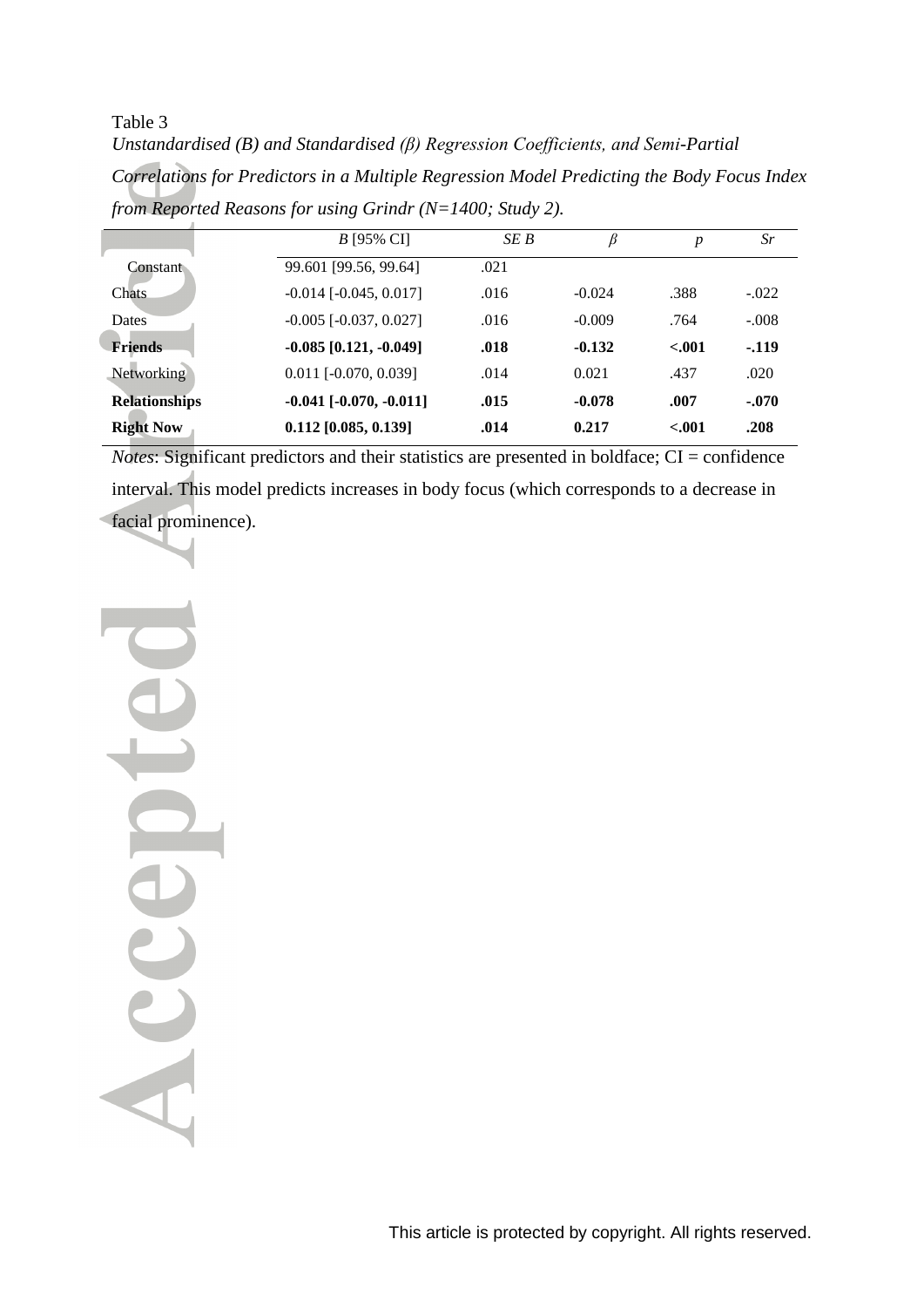### Table 4

|                   |                               | $\mathbf N$ | $\%$ |  |  |
|-------------------|-------------------------------|-------------|------|--|--|
| <b>Body Focus</b> | Headshot                      | 78          | 26%  |  |  |
|                   | Head and upper body           | 95          | 32%  |  |  |
|                   | Full body photo               | 39          | 13%  |  |  |
|                   | Body only                     | 48          | 16%  |  |  |
|                   | Photo not of self             | 18          | 6%   |  |  |
|                   | No profile photo              | 22          | 7%   |  |  |
|                   | <b>Total</b>                  | 300         | 100% |  |  |
| Sexualization     | Non-sexualized                | 153         | 51%  |  |  |
|                   | Sexualized (i.e.,<br>topless) | 57          | 19%  |  |  |
|                   | Unspecified                   | 90          | 30%  |  |  |
|                   | <b>Total</b>                  | 300         | 100% |  |  |
|                   |                               |             |      |  |  |

*Profile Picture Characteristics: Frequencies of Body Focus and Sexualization (Study 3).*

Accepted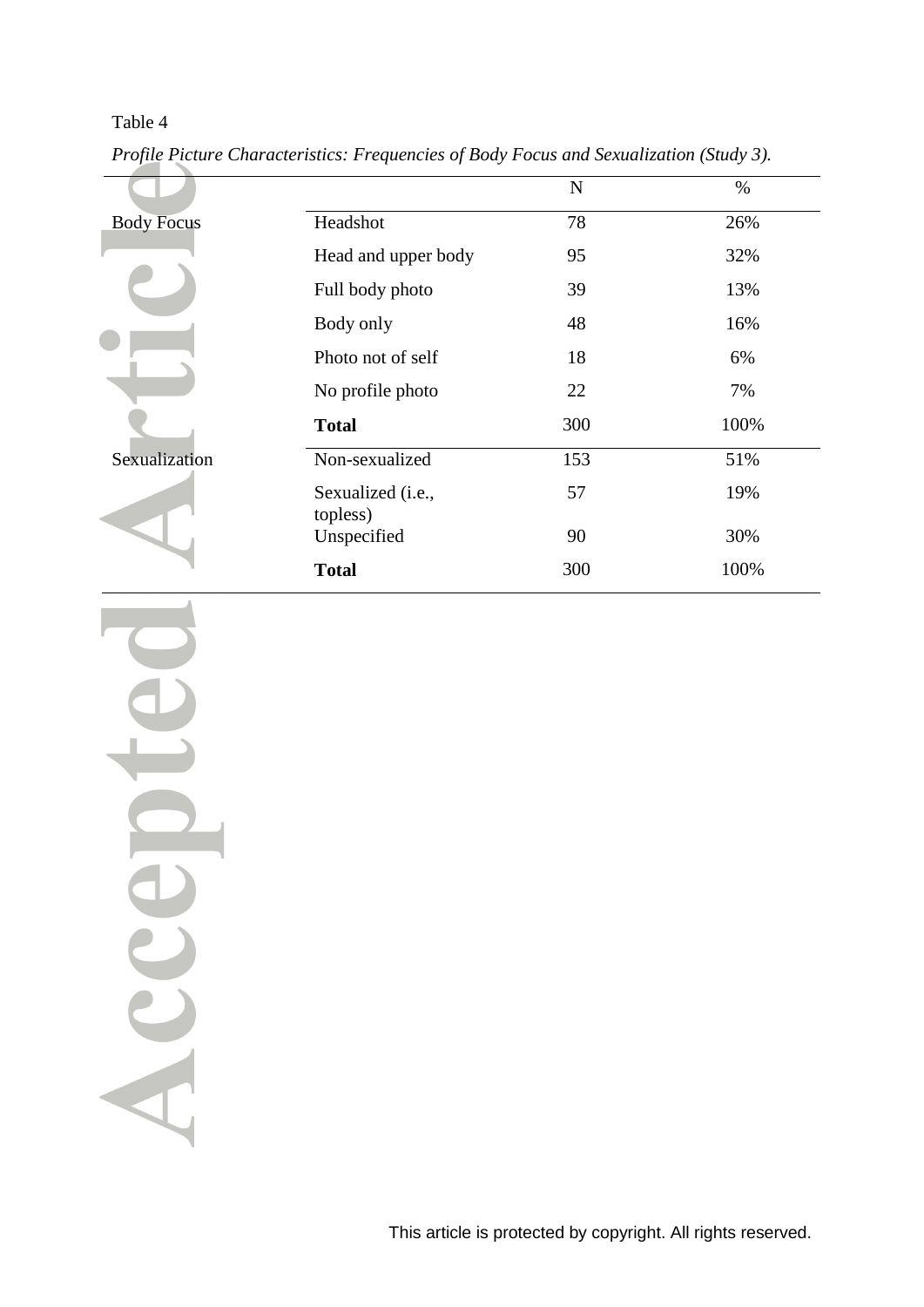### Table 5

|                          | Scale                             |               | $\mathbf{1}$             | $\overline{2}$           | 3            | 4       | 5       | 6       | $\tau$ | 8       | 9      | 10               |
|--------------------------|-----------------------------------|---------------|--------------------------|--------------------------|--------------|---------|---------|---------|--------|---------|--------|------------------|
|                          | Rang                              | Mean          |                          |                          |              |         |         |         |        |         |        |                  |
|                          | $\mathbf{e}% _{t}\left( t\right)$ | (SD)          |                          |                          |              |         |         |         |        |         |        |                  |
| 1. Body Focus            | $1 - 4$                           |               | $\overline{\phantom{0}}$ |                          |              |         |         |         |        |         |        |                  |
| 2.                       | $0 - 1$                           |               | $.39**$                  | $\overline{\phantom{a}}$ |              |         |         |         |        |         |        |                  |
| Sexualization            |                                   |               | $\ast$                   |                          |              |         |         |         |        |         |        |                  |
| 3. SOQ                   | $-25 -$                           | 5.58          | $-.07$                   | .13                      |              |         |         |         |        |         |        |                  |
|                          | $+25$                             | (11.40)       |                          | #                        |              |         |         |         |        |         |        |                  |
|                          |                                   | $\mathcal{L}$ |                          |                          |              |         |         |         |        |         |        |                  |
| $\overline{4}$ .         | $-25 -$                           | 8.88          | $-.07$                   | .07                      | $.47**$<br>∗ |         |         |         |        |         |        |                  |
| Objectificatio           | $+25$                             | (9.90)        |                          |                          |              |         |         |         |        |         |        |                  |
| n of men<br>5. Frequency | $1 - 7$                           | 6.32          | $-.08$                   | $-.04$                   | .09          | .11#    |         |         |        |         |        |                  |
| of using                 |                                   | (1.10)        |                          |                          |              |         |         |         |        |         |        |                  |
| Grindr                   |                                   |               |                          |                          |              |         |         |         |        |         |        |                  |
| 6. Frequency             | $1 - 5$                           | 3.18          | .04                      | .17                      | $.17**$      | $.21**$ | .19**   |         |        |         |        |                  |
| of using                 |                                   | (1.07)        |                          | $\ast$                   |              | $\ast$  | $\ast$  |         |        |         |        |                  |
| Grindr to find           |                                   |               |                          |                          |              |         |         |         |        |         |        |                  |
| sex partners             |                                   |               |                          |                          |              |         |         |         |        |         |        |                  |
| 7. Frequency             | $1 - 5$                           | 1.62          | $-.13*$                  | $-.01$                   | .02          | .04     | $.13*$  | $.29**$ |        |         |        |                  |
| of having                |                                   | (0.96)        |                          |                          |              |         |         | ∗       |        |         |        |                  |
| unprotected              |                                   |               |                          |                          |              |         |         |         |        |         |        |                  |
| sex with                 |                                   |               |                          |                          |              |         |         |         |        |         |        |                  |
| partners on              |                                   |               |                          |                          |              |         |         |         |        |         |        |                  |
| Grindr                   |                                   |               |                          |                          |              |         |         |         |        |         |        |                  |
| 8. Frequency             | $1 - 5$                           | 1.93          | $-.03$                   | $-.11$                   | $.13*$       | .05     | $.07$   | $.15**$ | .03    |         |        |                  |
| of finding sex           |                                   | (0.99)        |                          |                          |              |         |         |         |        |         |        |                  |
| partners<br>under the    |                                   |               |                          |                          |              |         |         |         |        |         |        |                  |
| influence of             |                                   |               |                          |                          |              |         |         |         |        |         |        |                  |
| alcohol                  |                                   |               |                          |                          |              |         |         |         |        |         |        |                  |
| 9. Frequency             | $1 - 5$                           | 1.30          | .01                      | $-.05$                   | $-.11#$      | $-14*$  |         | .09     | .08    | $.37**$ |        |                  |
| of finding sex           |                                   | (0.71)        |                          |                          |              |         | $.18**$ |         |        | $\ast$  |        |                  |
| partners                 |                                   |               |                          |                          |              |         |         |         |        |         |        |                  |
| under the                |                                   |               |                          |                          |              |         |         |         |        |         |        |                  |
| influence of             |                                   |               |                          |                          |              |         |         |         |        |         |        |                  |
| drugs                    |                                   |               |                          |                          |              |         |         |         |        |         |        |                  |
| 10.                      | $1 - 5$                           | 3.06          | .09                      | $-.04$                   | $-.12*$      | $-.10#$ | $.19**$ | $.19**$ | $.17*$ | .00.    | $.0\,$ |                  |
| Frequency of             |                                   | (1.42)        |                          |                          |              |         | $\ast$  | ∗       | $\ast$ |         | 6      |                  |
| discussing               |                                   |               |                          |                          |              |         |         |         |        |         |        |                  |
| <b>HIV</b> status        |                                   |               |                          |                          |              |         |         |         |        |         |        |                  |
| 11. Sexual               | $0 - 100$                         | 71.37         | $-.11$                   | .12                      | $.12*$       | .04     | $-.03$  | .01     | $.14*$ | $.14*$  | $.0\,$ | $\boldsymbol{0}$ |
| orientation              |                                   | (32.85)       |                          | #                        |              |         |         |         |        |         | $\tau$ | $\overline{7}$   |
| disclosure               |                                   | $\mathcal{E}$ |                          |                          |              |         |         |         |        |         |        |                  |

*Descriptive Statistics and Correlation Correlations Among the Objectification Variables and Related Outcomes (Study 3)* 

*Note:* \*\*\*  $p < .001$ , \*\*  $p < .01$ , \*  $p < .05$ , #  $p < .06$ ; positive correlations with sexualized profile indicate a point-biserial correlation in which the individuals in the picture is topless. Correlations with Body focus are Spearman's Rho correlation coefficients. All other coefficients are Pearson's correlation coefficients. Coded variables: body focus (1 = headshot,  $2 =$  head and upper body,  $3 =$  full body,  $4 =$  body focus without head); sexualized  $(0 = non-sexualized, 1 = sexualized). SOQ = Self-Objectification Questionnaire.$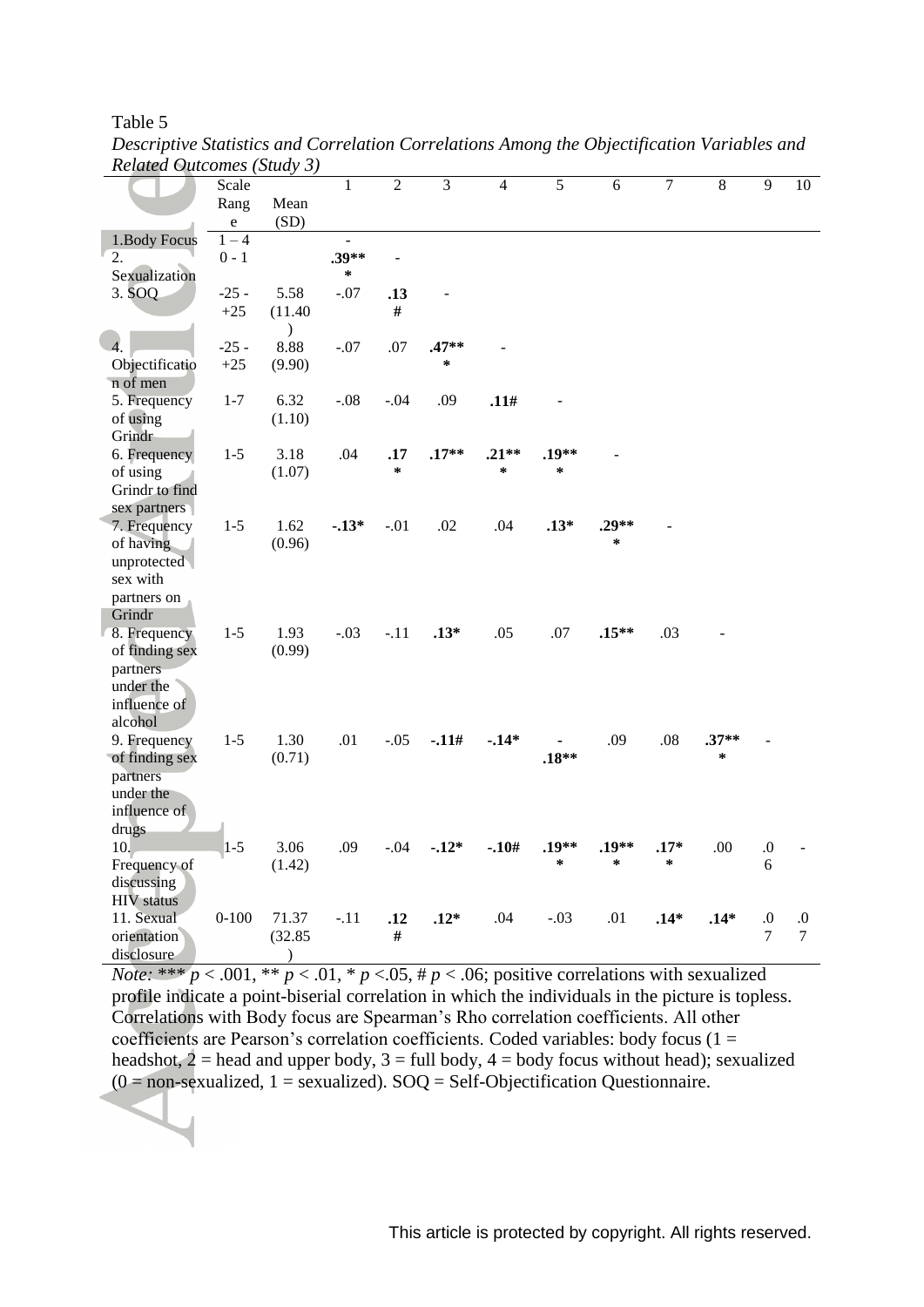

*Figure 1*. Example screen shots from a Grindr profile; the screen shows nearby users (left) or an individual profile (right). Images courtesy of Grindr's press kit.

ACC